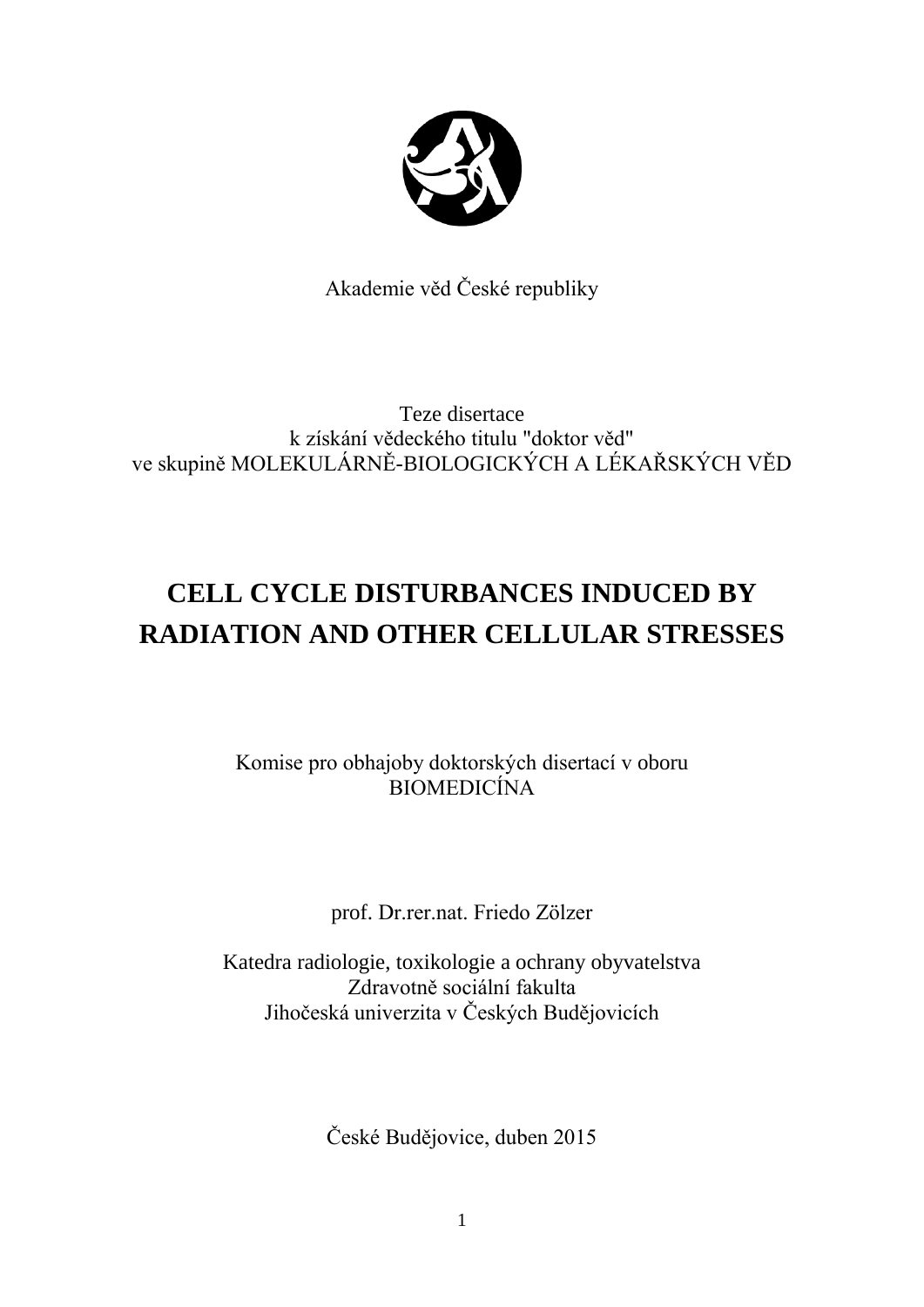Table of contents:

| 1.  | Introduction                                                                        | 3  |
|-----|-------------------------------------------------------------------------------------|----|
| 2.  | Cell cycle delays after irradiation and the role of the p53 protein                 |    |
| 2.1 | $G_1$ -block                                                                        | 5  |
| 2.2 | S-phase delay                                                                       | 8  |
| 2.3 | $G_2$ -block                                                                        | 11 |
| 3.  | Quiescent S-phase cells in vitro induced by different physical and chemical factors |    |
| 3.1 | Induction of quiescent S-phase cells by radiation and/or hyperthermia               | 13 |
| 3.2 | Induction of quiescent S-phase cells by chemicals                                   | 15 |
| 4.  | Occurrence of quiescent S-phase cells under extreme physiological conditions        |    |
| 4.1 | Low pH, hypoxia, and serum deprivation in vitro                                     | 17 |
| 4.2 | Tumour tissue in vivo                                                               | 22 |
| 5.  | Prospects for future fundamental and applied research                               | 25 |
|     |                                                                                     |    |
|     | Resumé                                                                              |    |
|     | Resumé (český)                                                                      |    |
|     |                                                                                     |    |
|     | Literature                                                                          |    |
|     | Publications that form the basis of this dissertation                               |    |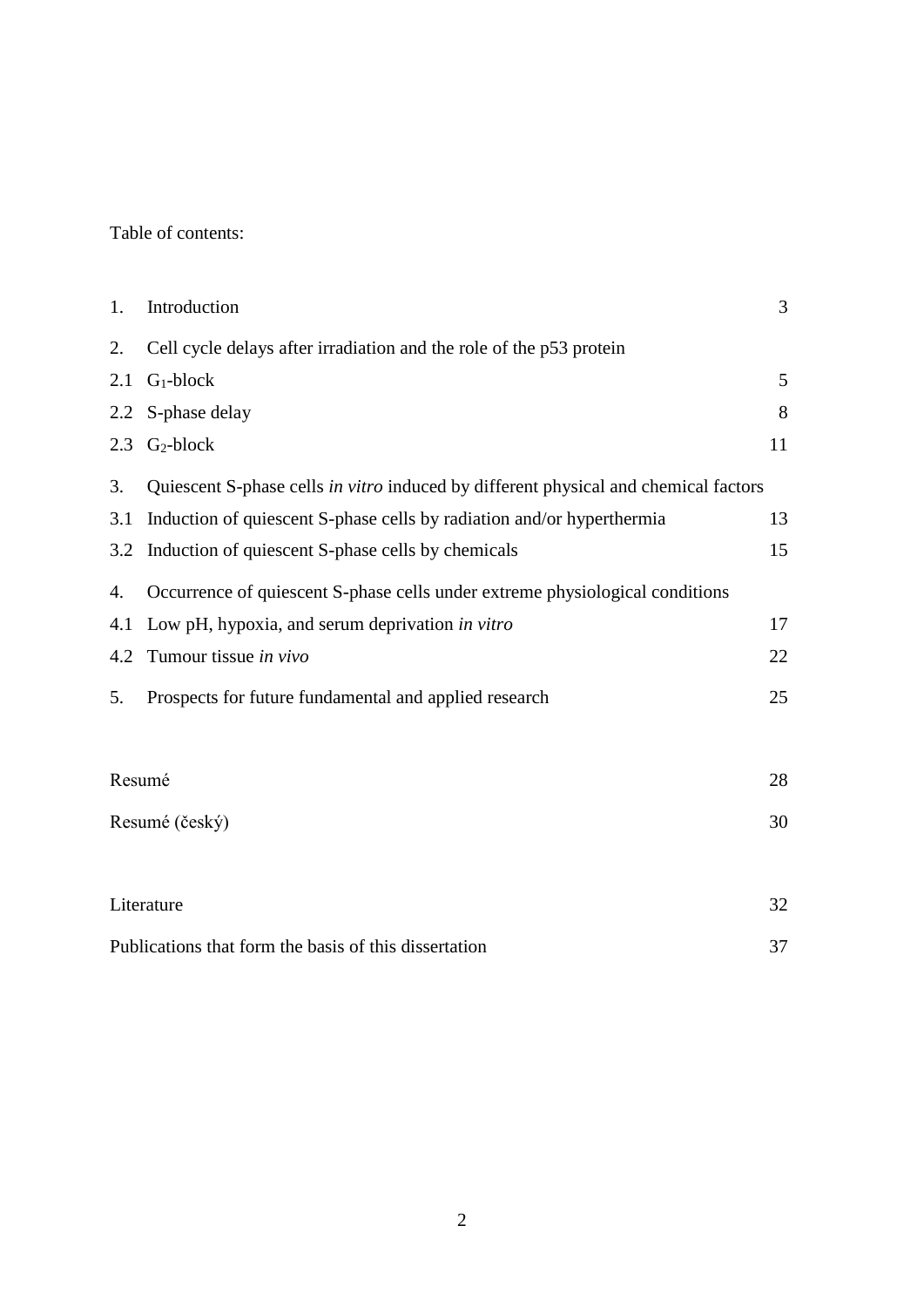### 1. Introduction

All studies presented are based on the method of flow cytometry. It facilitates the identification and counting of thousands of cells within a few seconds. After appropriate staining or labelling, cells in a suspension are passed through a narrow light beam. Light scatter and/or fluorescent signals generated by each single cell are measured and then processed for further analysis.

The first measurements of DNA content of individual cells which were precise enough to distinguish between different phases of the cell cycle were made around 1970 (Dittrich und Göhde, 1969). A further improvement of cell cycle analysis was made possible with the development of monoclonal antibodies (Köhler and Milstein, 1975). Particularly important was the introduction of a method which allowed the simultaneous measurement of DNA content and incorporated DNA precursors (Dolbeare et al., 1983). Cells were pulse labelled with bromodeoxyuridine (BrdU), an analogue of thymidine, and a monoclonal antibody against this compound – conjugated with a fluorescent dye such as FITC - was used as a probe for its incorporation into the DNA. Compounds such as propidium iodide have continued to serve as a probe for total DNA content.

The cell cycle distribution could now be assessed on the basis of a characteristic cell function carried out in S-phase, namely DNA synthesis. What was even more important, however, was the fact that this made it possible to distinguish between cells which were actively progressing through the cell cycle and those that just "looked as if" because they had a DNA content intermediate between  $G_1$  and  $G_2M$ .

Early indications of the existence of quiescent S-phase cells had been obtained with cell cultures kept under extreme physiological conditions such as hypoxia and low pH, which are typical of solid tumours, especially at an advanced stage. Hypoxia *in vitro* led to a strong reduction of the BrdU labelling index without any concurrent change in the DNA histogram. The authors' interpretation was that not all S-phase cells were actively synthesizing DNA (Shrieve et al., 1983). Similarly, low pH *in vitro* completely inhibited growth of human tumour cells, but had practically no influence on the cell cycle distribution. The authors of this study concluded that "cells must have been unspecifically arrested in all cell cycle phases" (Taylor and Hodson, 1984).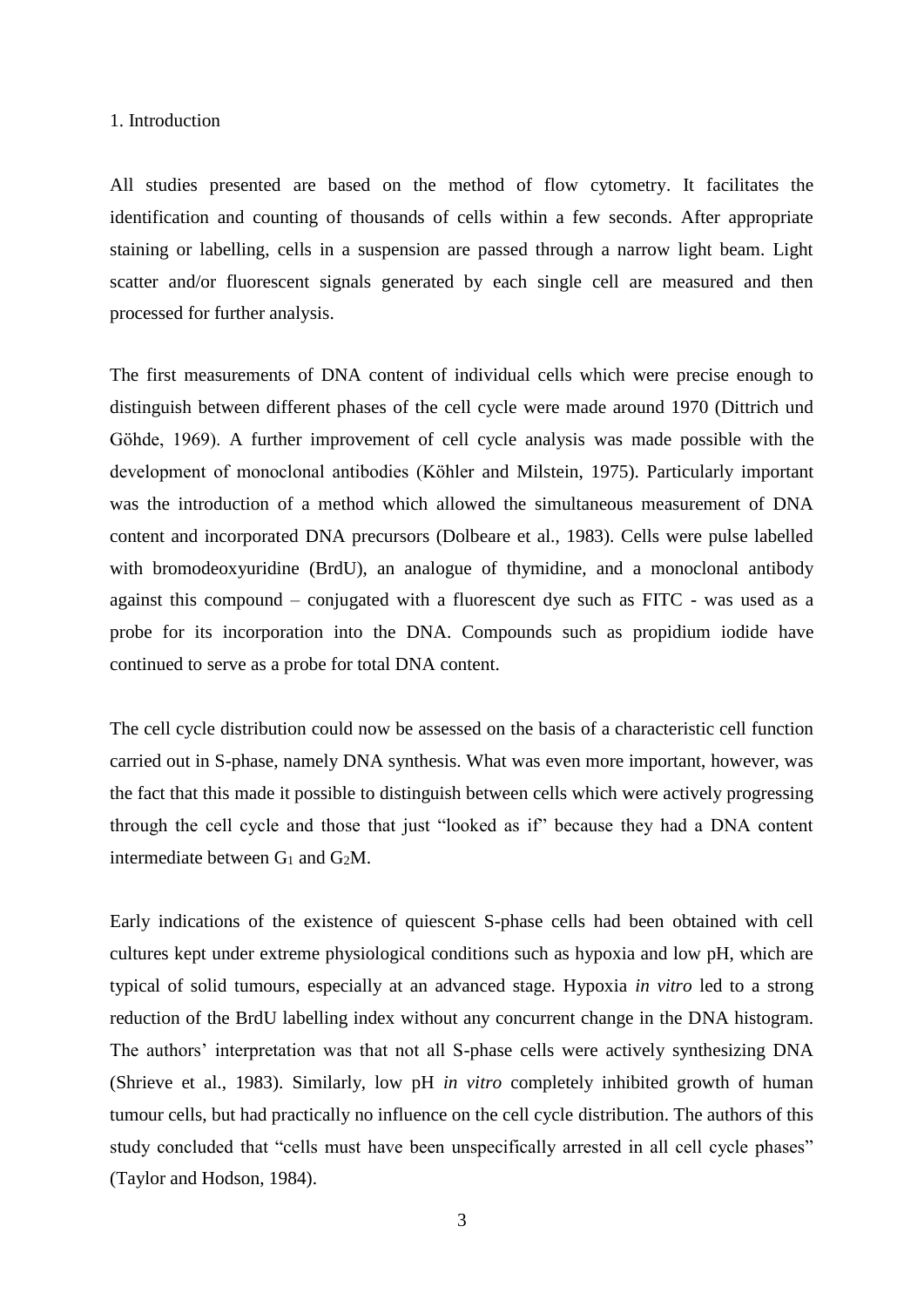

Fig. 1: Example of a two-parameter scattergram.

For each individual cell, the red fluorescence signal from propidium iodine is plotted on the xaxis and the green fluorescence signal from an FITC-conjugated antibody against BrdU is plotted on the y-axis. Cells are assigned to different cell cycle compartment,  $S_0$  signifying cells which have a DNA content typical of the S-phase, but have not incorporated BrdU.

At the time, two-parameter flow cytometry after BrdU labelling was just coming up, so the evidence remained indirect. A little later, however, the method was employed in animal as well as human tumours and evidence of the existence of unlabelled S-phase cells was obtained in many cases (Wilson et al., 1985; Riccardi et al., 1988).

The results were criticized, because the BrdU which had been injected intravenously might not have reached all cells if vascularization was inefficient (Wilson et al. 1985). But the fact that these observations were in line with the above mentioned evidence *in vitro* made the case stronger for the possibility that quiescence occurs outside G<sub>0</sub>.

Already before the introduction of the BrdU method, there had been some direct evidence for the existence of such cells. For instance, on the basis of flow cytometric measurements using acridine orange, a compound whose staining properties depend not only on the total DNA content of a cell, but also on its condensation state, it was concluded that while lymphocytes of healthy donors rested only in  $G_0$ , those of leukaemia patients went into a similar state of quiescence in  $G_1$ , S or  $G_2$  as well (Darzynkiewicz et al., 1979). In agreement with these findings, others reported that when cells were labelled with radioactive  ${}^{3}$ H-thymidine, and the DNA content of labelled and unlabelled cells was then determined, not all cells with an S-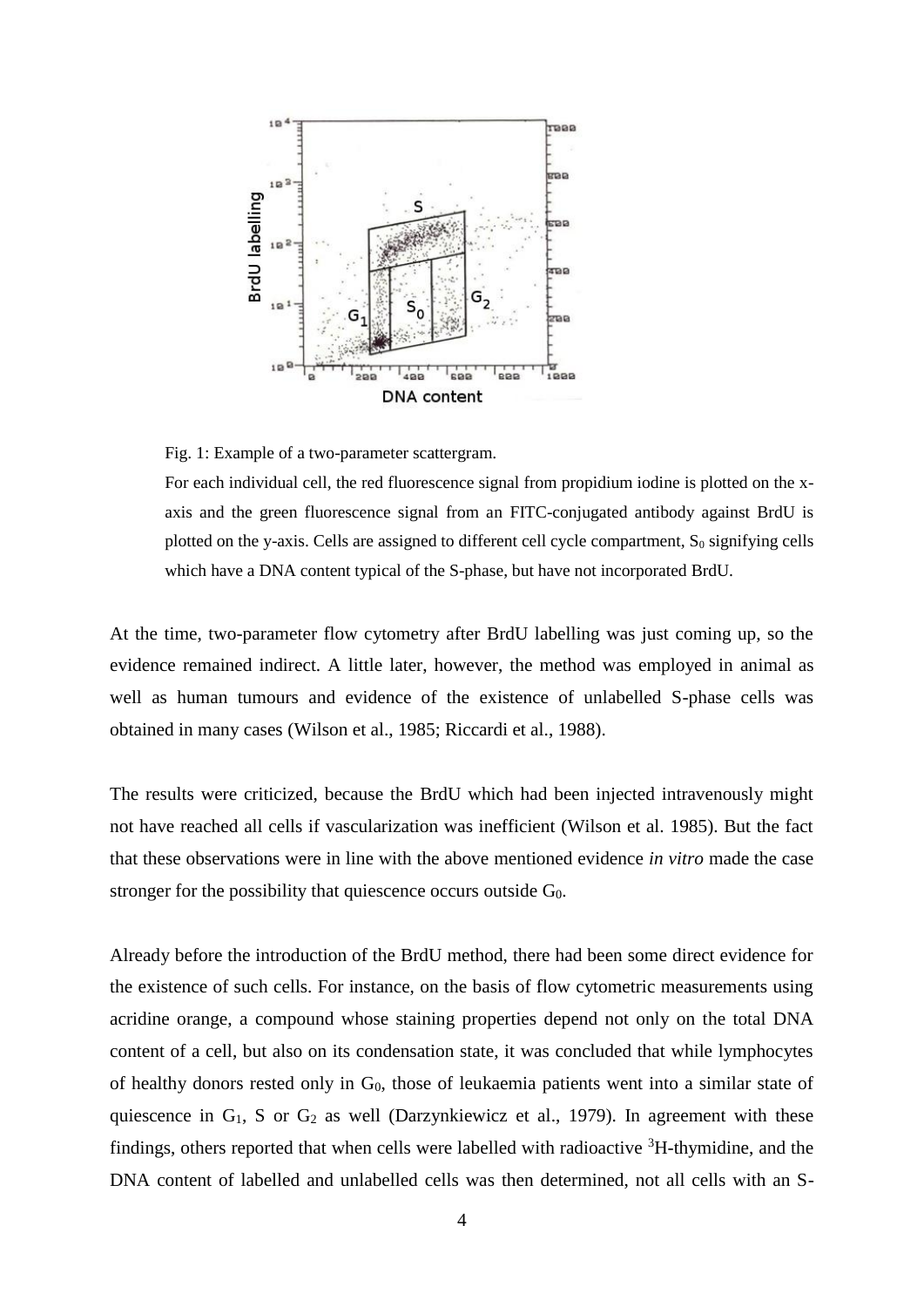phase DNA content had incorporated the <sup>3</sup>H-thymidine (Allison et al., 1983; Drewinko et al., 1984). Even in cell cultures growing under optimal conditions, a few percent of the S-phase cells would be unlabelled, but the fraction rose significantly after radiation and/or hyperthermia treatment (Streffer et al., 1980; Streffer et al., 1983).

This was the starting point of the work presented here. The hypothesis that quiescent S-phase cells could be induced by exposure to various physical and chemical agents was to be tested with the help of flow cytometry after BrdU labelling. At the same time, we decided to look more closely at the occurrence of quiescent S-phase cells under extreme physiological conditions such as low pH and hypoxia *in vitro* as well as *in vivo*, because these conditions are related to modifications in the radiation response of cells*.* It also soon became obvious that there was a need to conduct dynamic studies of the movement of cells through the cell cycle instead of just taking snapshots of the cell cycle distribution at particular points in time. The following presentation of our data will begin with this last-mentioned aspect.

### 2. Cell cycle delays after irradiation and the role of the p53 protein

### $2.1$  G<sub>1</sub>-block

When the investigations described here were started, it had just been reported that the radiation induced G1-block depended on the expression of a p53 wild-type protein (Kastan et al., 1991; Kuerbitz et al., 1992). In those previous studies, exponentially growing cell cultures had been used and it was unknown what the effect on serum starved and subsequently stimulated cell cultures would be. Also, the time course of the progression from  $G_1$ - into Sphase, or as in our case, from  $G_0$ - into  $G_1$ - into S-phase had not been studied in detail.

*F. Zölzer, S. Hillebrandt, and C. Streffer, Radiation induced G1-block and p53 status in six human cell lines. Radiother. Oncol. 37 (1995) 20-28*

In this study, four human tumour cell lines were used: two melanoma cell lines (MeWo, Be11) and two squamous carcinoma cell lines (4197, 4451). We also included two fibroblast strains in order to compare with untransformed cells. All cell types were first analysed as to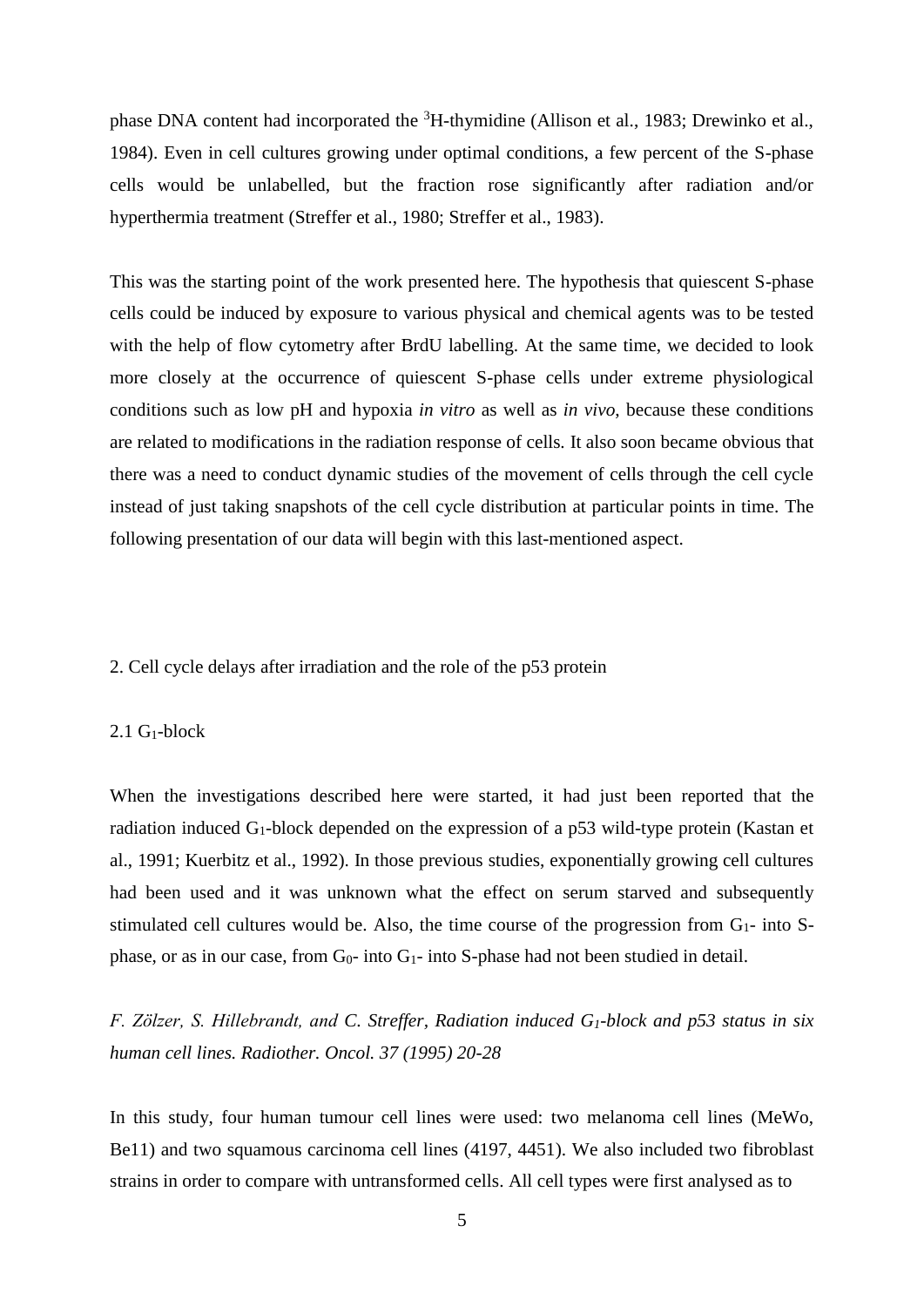their p53 status. Expression of p53 was investigated with the help of a microscopic immunofluorescence assay and other methods, and the state of the p53 gene was further analysed with the help of temperature gradient gel electrophoresis (TGGE). These experiments showed that of the six cell types mentioned, four were p53 wild types, whereas two were mutants, having an altered base sequence in exon 7 of the p53 gene.

In order to follow the movement of cells from  $G_0$ - into  $G_1$ - into S-phase we took the approach suggested by Nagasawa et al., 1984. Cells were irradiated after 6 days of serum starvation. Fresh medium was added and the cells were labelled with BrdU for 30 min at different times afterwards. As expected, only a small percentage of cells were labelled immediately before release from growth inhibition, depending on the cell line used. After some time, however, typically 8 hours for otherwise untreated cell cultures, the labelling index rose, indicating entry of cells into the S-phase. With cultures irradiated shortly before stimulation the entry into S was delayed, but only in those cell types that had a functional p53 protein. The delay time was roughly proportional to the X-ray dose. The two p53 mutant cell lines either showed no change in the G0/1-S progression, or even a slight acceleration. Whereas all tumour cell lines, irrespective of a radiation effect on the time of entry into S-phase finally reached the same maximum labelling index, the two fibroblast strains showed a clear reduction in this parameter, suggesting a permanent block of some cells in  $G_0$  or  $G_1$ .

Apart from confirming the finding about the importance of  $p53$  for the radiation-induced  $G_1$ block, our experiments showed that the checkpoint can be activated not only immediately before the  $G_1/S$  transition, but several hours earlier, when the cells are still in the  $G_0$ -state.

We also found that within each of the two pairs of tumour cell lines, the p53 wild type was more radiation resistant, whereas the mutant was sensitive. This was in accordance with expectations, because the G1-block should provide more time for DNA repair and therefore increase survival. In quite a few other studies, however, p53 wild types were found to be more radiation sensitive as compared to mutants, which shows that matters are more complex than initially thought and the ability undergo a  $G_1$ -block is not the only decisive factor for cellular survival (Bristow et al., 1996; El-Deiry, 2003).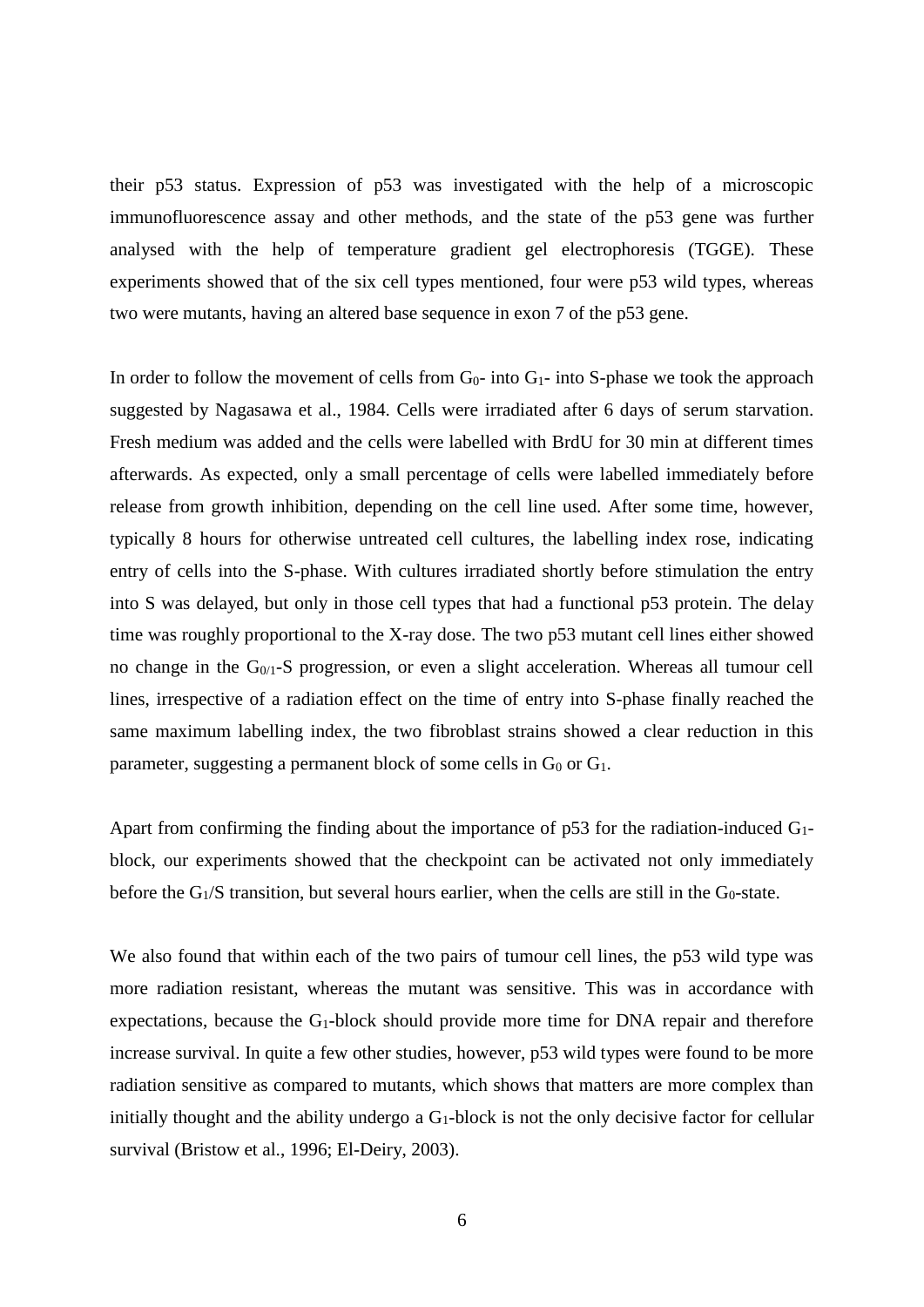## *F. Werner, F. Zölzer, and C. Streffer, p53 levels, cell cycle kinetics and radiosensitivity in two SV40 transformed Wi38VA13 fibroblast strains. Strahlenther. Onkol. 177 (2001) 662-669*

As a corollary to the earlier study involving a number of genetically unrelated cell lines, we later used two SV40 transformed fibroblast strains, one of which was derived from the other. The new strain had a strongly reduced expression of SV40 large T antigen, a protein known to complex with p53. Two commercially available antibodies against the latter were used to assess its detectability in these two cell types. A detailed analysis led to the conclusion that both antibodies were able to bind to free p53, but that they had different affinities to p53 complexed with the SV40 large T-antigen.

Again using the approach of Nagasaki et al. to follow the movement of from  $G_0$ - into  $G_1$ - into S-phase after irradiation, we observed a clear delay in the (new) strain with low p53 expression, but no significant change in the number of S-phase cells and no cell cycle delay in the (original) strain with high p53 expression. That was surprising at first sight, but could be explained by assuming that the complex formation of p53 with the SV40 large T antigen increased its concentration (presumably by affecting its life time), but at the same time affected its functionality so that it did not perform its cell cycle checkpoint function in spite of it being present in a high concentration.

Interestingly, we observed the same order of sensitivities in this case as described above: the strain with a functional p53 was more resistant than the one with a reduced functionality. Because otherwise the two strains could be assumed to be completely identical, we concluded that the dominant factor here was indeed the ability to undergo a  $G_1$ -block and that its influence on cell survival was as initially expected.

*F. Zölzer and C. Streffer, Relative Biological Effectiveness of 6 MeV neutrons with respect to cell inactivation and G<sup>1</sup> block. Radiat. Res. 169 (2008) 207-213*

A few years later we had the opportunity to expose cultured cells to neutrons produced at the Essen cyclotron facility. These had a mean energy of about 6 MeV and therefore a relatively high LET (linear energy transfer) of  $10 - 100 \text{ keV/\mu m}$ . In survival experiments, their RBE (relative biological effectiveness) was shown to be smaller for sensitive cells and higher for resistant ones.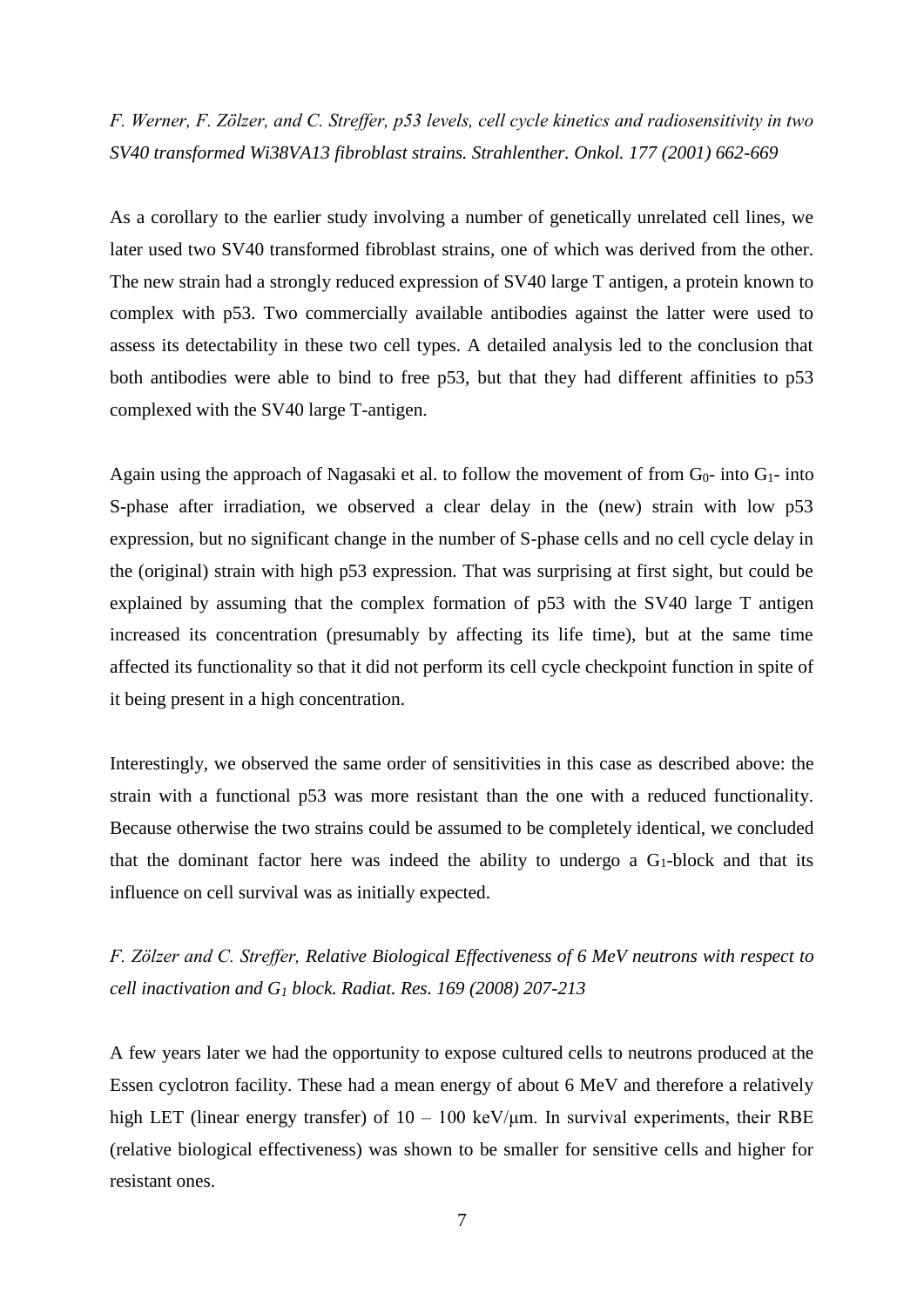We analysed the  $G_1$ -block in four cell types, all of them p53 functional (Be11, 4197 and one of the fibroblast strains as in the first study above, as well as human glioma EA14). Similar to our first study, we observed a  $G_1$ -delay, which means a radiation-induced shift in the entry of cells into the S-phase, and a  $G_1$ -arrest, which is reflected in the reduction of the maximum percentage of cells in S-phase reached after radiation. Both phenomena were induced by neutrons more effectively than by X-rays, but there were interesting differences. While the RBE for the G<sub>1</sub>-delay was the same for all cell types used, the RBE for the G<sub>1</sub>-arrest closely resembled that for loss of colony forming ability, i.e. it correlated with radiation sensitivity.

These findings were not only new, because nobody had at the time (and to date) looked at neutron-induced disturbances of the  $G_1$ -phase, but they also provided some insight into how cell cycle delays are produced. We reasoned that because X-rays and neutrons produce similar numbers of strand-breaks per dose (Prise et al., 1998), a RBE of higher than 1 must be due to different processing of X-ray induced and neutron induced strand-breaks. From our observations we concluded that the induction of a G1-delay is an early event independent of the repair capacity, because the RBE is similar in all cell types investigated. The  $G_1$ -arrest, however, is more closely related to the later events leading to cell inactivation, where strandbreak repair does play a major role, influencing X-ray sensitivity more strongly than sensitivity to neutrons because of a lower repairability of lesions induced at higher LET.

### 2.2 S-phase delay

*F. Zölzer, P. Uma Devi, and C. Streffer, Determination of potential doubling times in human melanoma cell cultures subjected to irradiation and/or hyperthermia by flow cytometry. Radiat. Res. 138 (1994) 451-459*

While pulse-labelling cells with BrdU and fixing them for analysis immediately afterwards gives a "snap-shot" picture of the cell cycle distribution at that point in time, it is also possible to use the BrdU labelling technique for an analysis of the movement of cells through S-phase and further on. This is done with a so-called "pulse-chase" protocol, in which cells are labelled with BrdU for a brief time, left to progress through the cell cycle for a number of hours, and only then fixed and analyzed. Such an approach had been used by Begg et al.,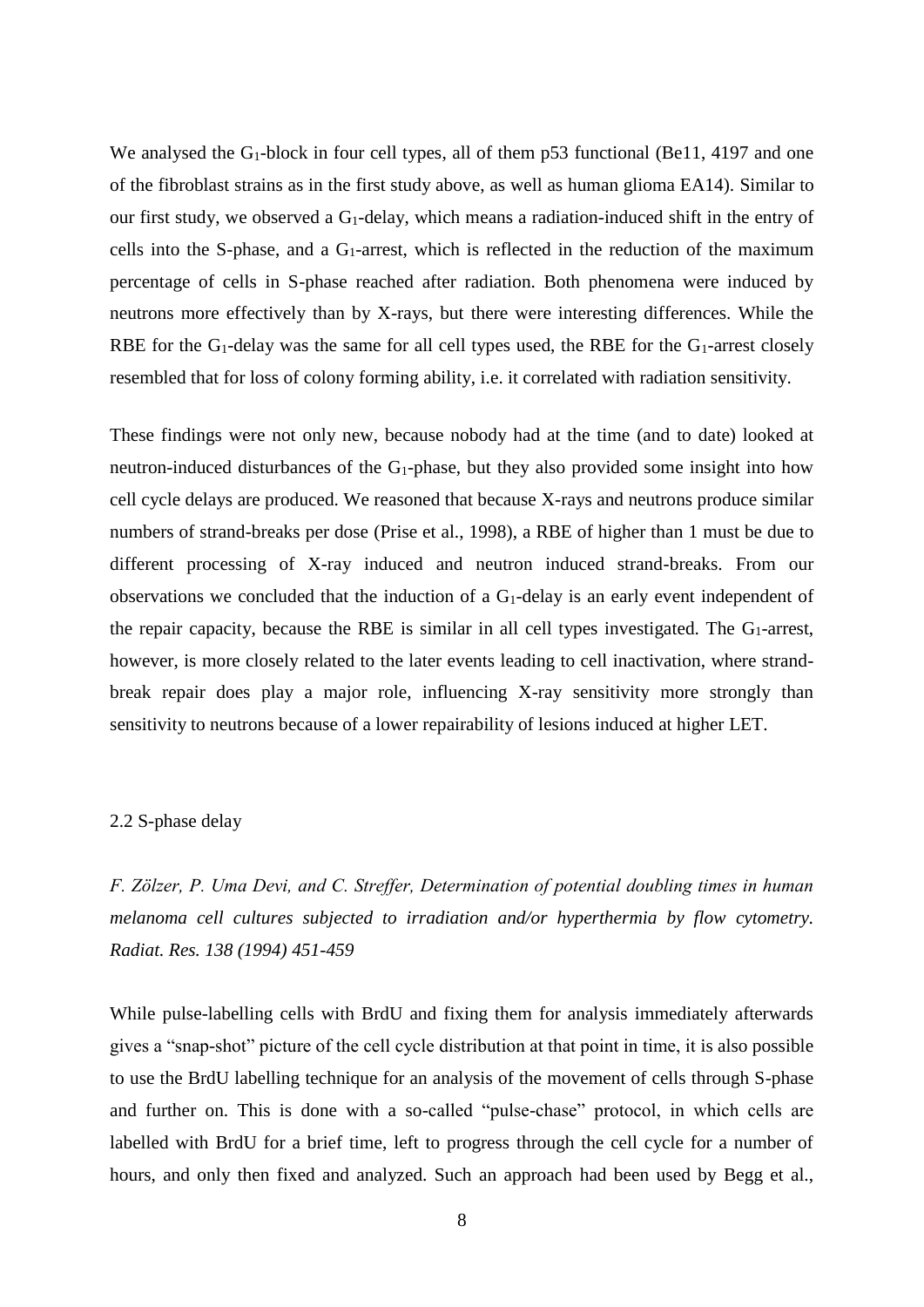1985, to prognosticate the growth of human tumours, but it had not yet been applied to the analysis of cell populations after irradiation or other cellular stresses. In a series of experiments, we therefore investigated the response of human melanoma cells (p53 mutant Mewo, see next section for other cell lines) to irradiation and/or hyperthermia.



Fig. 2: Scattergrams of human melanoma cells (MeWo) from a "pulse-chase experiment" Cells were labelled for 30 min immediately after treatment and then incubated for 0 or 8h in BrdU-free medium, after which they were fixed and analysed.

Note how the labelled S-phase cells move to higher DNA contents with time, and 8 h after labelling some of the control cells have already entered the next  $G_1$ -phase.

The scattergrams above show the type of results obtained from such experiments. When cells are fixed immediately after BrdU labelling, the labelled cells all have an intermediate DNA content between those in  $G_1$  and  $G_2$ . With a later fixation time, the cloud of labelled cells moves to the right showing progress of the labelled cells through the S-phase and finally labelled cells begin to appear in the  $G_1$ -compartment after having gone through mitoses. The "Relative Movement" defined as

$$
RM = \frac{F_{L} - F_{G_1}}{F_{G_2} - F_{G_1}}
$$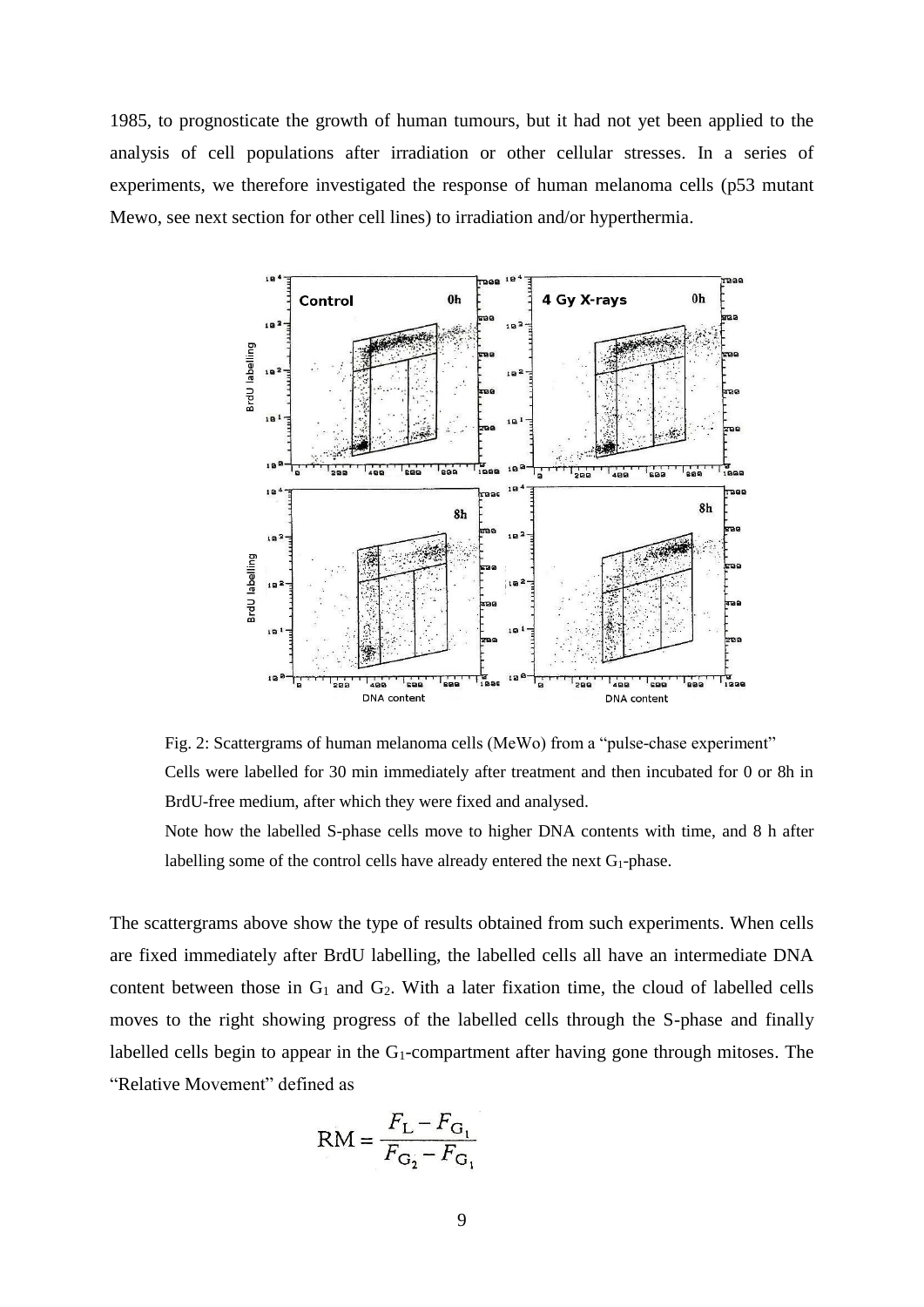i.e. the position of labelled cells relative to those in  $G_1$  and  $G_2$ , is directly proportional to the time after labelling and the slope (up to the point in time where labelled cells start entering the next cell cycle) is equal to the inverse of the duration of S-phase (White and Meistrich, 1986).

This analysis was carried out for unexposed cells and for cells treated with irradiation and/or hyperthermia. It was found that the duration of S-phase increased by a few hours after moderate doses of X-rays, but considerably more after hyperthermia or a combination treatment. The radiation induced delay was still present 48 h after exposure (i.e. when cells were labelled with BrdU at this time and their progress from that point onwards was analysed). The delays induced by hyperthermia alone or in combination with radiation were much reduced 48 h after treatment, but still longer than those induced by irradiation alone.

At the time we were mainly interested in the possibilities of prognosticating the further growth of the treated cell cultures (which turned out to be rather problematic). In the present context, this study is taken as a preparatory exercise for the analysis of S-phase delays in cell lines of different p53 status.

*F. Zölzer, T. Mußfeldt, C. Streffer, Differential S-phase progression after irradiation of p53 functional versus non-functional tumour cells. Radiol. Oncol. 48 (2014) 354-360*

Many pathways seem to be involved in the regulation of the intra-S-phase checkpoint after exposure to ionizing radiation, but the role of p53 has proven to be rather elusive. We therefore had a closer look at the progression of irradiated cells through S-phase in dependence of p53 functionality, using the "pulse-chase" method already employed with the human melanoma MeWo. The three other tumour cell lines from our first study of the G1 block were also included (human melanoma Be11 as the p53 wild type counterpart of the mutant MeWo and human squamous carcinoma 4197 and 4451, again a p53 wild type and a mutant). For this study we added a pair of human glioma cell lines, p53 functional EA14 and p53 non-functional U87.

While progression through S-phase in p53 deficient cells was slowed down over at least a few hours, it was halted for just about an hour in the p53 proficient cells and then proceeded without further delay or even at a slightly accelerated pace. Whether the p53 effect is on replicon initiation or on elongation in already initiated replicons is impossible to tell from our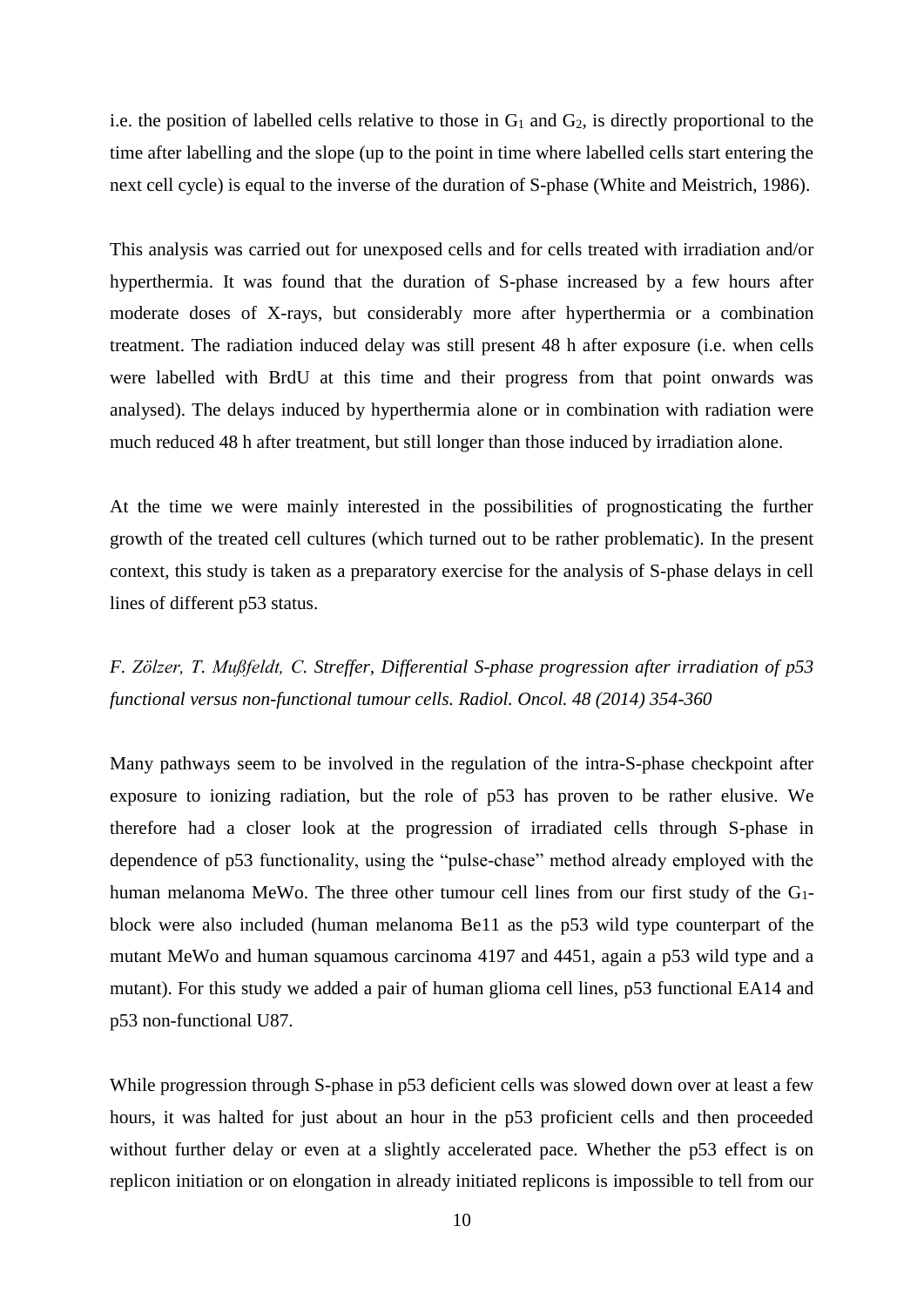data. A complete halt of replication for 1-2 hours in p53 proficient cell lines would suggest that both are affected, but with up to 100 000 origins of replication in a human cell one would probably not notice if elongation in a few already initiated replicons was continued.

Indeed, experiments in which the direct block of a viral origin by p53 binding was studied after γ-irradiation, it was found that initiation was completely shut down, but elongation continued unabated even though the template must still have been damaged (Zhou and Prives, 2003). On the other hand, an investigation of the different effects of irradiation on DNA synthesis in normal and Li-Fraumeni fibroblasts suggested that while normal fibroblasts shut down only initiation, both initiation and elongation were affected in the p53 deficient cells (Mirzayans et al., 1995), which is in good agreement with our results.

### $2.3$  G<sub>2</sub>-Block

*F. Zölzer and C. Streffer, G2-phase delays after irradiation and/or heat treatment as assessed by two-parameter flow cytometry. Radiat. Res. 155 (2001) 50-56*

As indicated above, "pulse-chase" experiments provide information about the movement of cells not only through the S-phase, but also through  $G_2$  and M into the next cell cycle. This can be monitored by observing the appearance of labelled cells in the  $G_1$  compartment. Results of such studies had been published (Rice et al., 1986; McNally and Wilson, 1986; Higashikubo et al., 1993), but treatment-induced delays were only determined relative to the control, whereas no information was extracted as to the absolute duration of the  $G_2M$ -phase.

A detailed mathematical analysis of the movement of labelled cells through the cell cycle carried out by White and Meistrich (1986) and White et al. (1990), lead to an equation for the fraction of labelled divided cells  $f^{ld}(t)$ , i.e. precisely those cells that have moved through S,  $G_2$ and M, which can be re-written as

$$
\ln [1 - 0.5 \times f^{ld}(t)] = -c t + c T_{G2M}
$$

where c is the growth rate and  $T_{G2M}$  is the duration of  $G_2M$ . This means that if the parameter ln  $[1 - 0.5 \times f^{dd}(t)]$  is plotted against time after labelling, the result should be a linear relationship with slope -c and intercept c  $T_{G2M}$ ; back-extrapolation of this parameter to the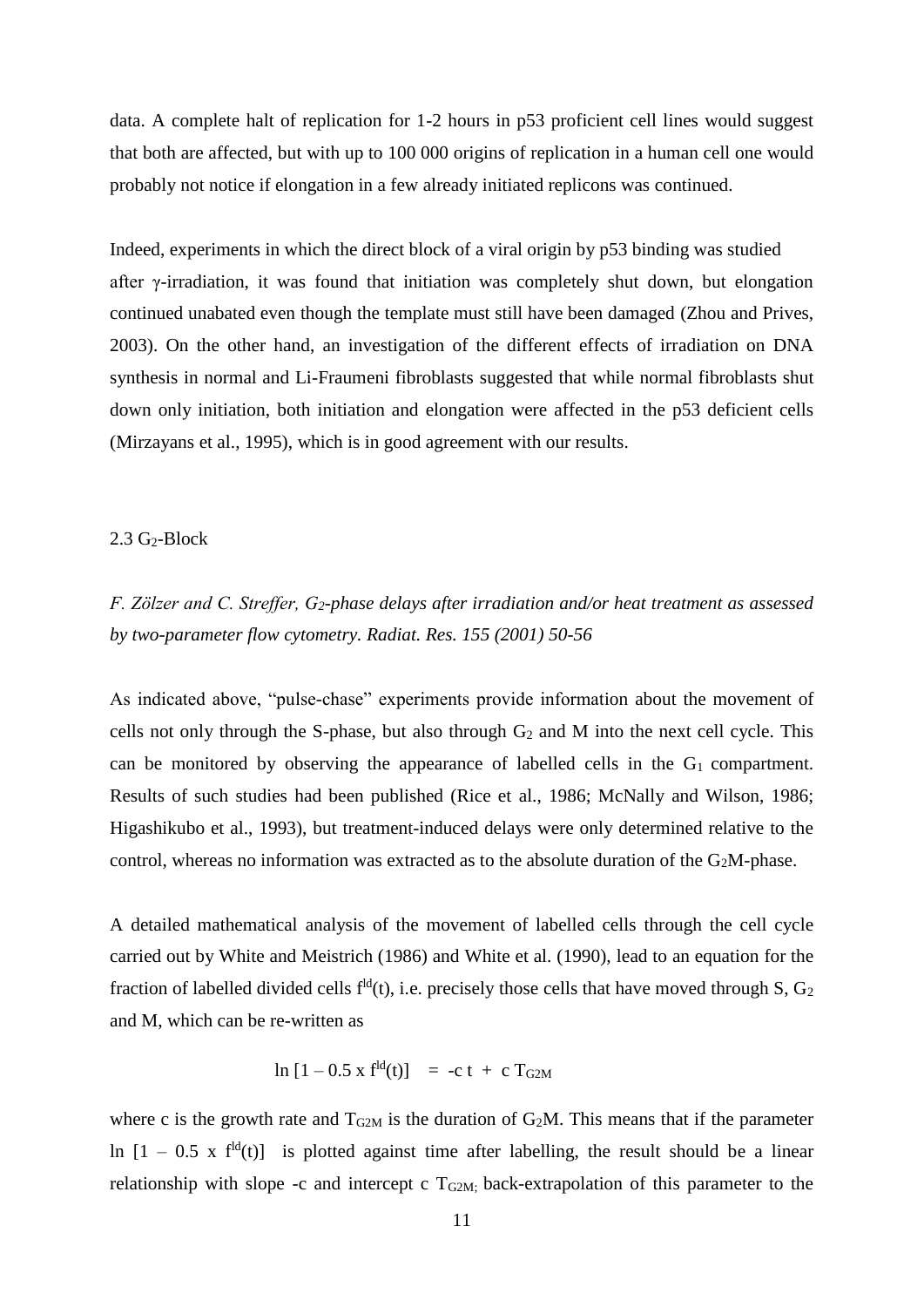time-axis (ln  $[1 - 0.5 \times f^{ld}(t)] = 0$ ) indicates the duration of G<sub>2</sub>/M (for examples of such plots, see Fig. 8 below). Our results first with the melanoma cell line MeWo confirmed that there was indeed always a time range when the relationship was linear, not only for control cultures, but also for those exposed to radiation or other stresses, and both growth rate and the duration of the G2M-phase could be determined from regression analysis.

This kind of analysis was carried out after irradiation and/or hyperthermia. It was found that both kinds of treatment induced  $G_2$  delays of similar magnitude, that the disturbances were resolved with a similar time course, and that both were susceptible to caffeine. Particularly significant was the fact that these statements about the  $G<sub>2</sub>M$ -phase were possible in spite of the fact that the concurrent delays in the S-phase were greatly different, namely 8 - 10 times longer after hyperthermia than after irradiation.

# *F. Zölzer, G. Jagetia, and C. Streffer, G2-block after irradiation of cells with different p53 status. Strahlenther. Onkol. 190 (2014) 1075-1079*

This initial investigation of the  $G_2$ -block was later extended to three of our other cell lines in order to assess the importance of p53 function in this context. Experiments were carried out with the melanoma cell lines MeWo and Be11 and with the squamous carcinoma cell lines 4451 and 4197. Within each of these pairs, as will be remembered, the first line was a p53 mutant, the second a wild type. An initial study of the changes in cell cycle distribution after X-ray exposure seemed to suggest that p53 had indeed a role to play: we found that the maximum accumulation in the  $G_2$ -compartment occurred much later in  $p53$  mutants than in wild-types. This was in line with the claim of others (Solberg Landsverk et al., 2011) that p53 is important for the maintenance of the  $G_2$ -block at  $2 - 10$  hour after treatment.

However, further experiments, in which the absolute duration of the  $G_2$ -phase was determined from the appearance of labelled cells in the next cell cycle (as just described), strongly suggested that this was not due to a longer block in the G<sub>2</sub>-phase itself. All cell lines showed delays of roughly 1 h per Gy. We concluded that looking at the accumulation of cells in the G2-compartment can be rather misleading when differences between p53 wild-types and p53 mutants are investigated. Such an accumulation may be influenced by a modified progression of cells through earlier cell cycle phases, and does not reflect differences in the G2-block.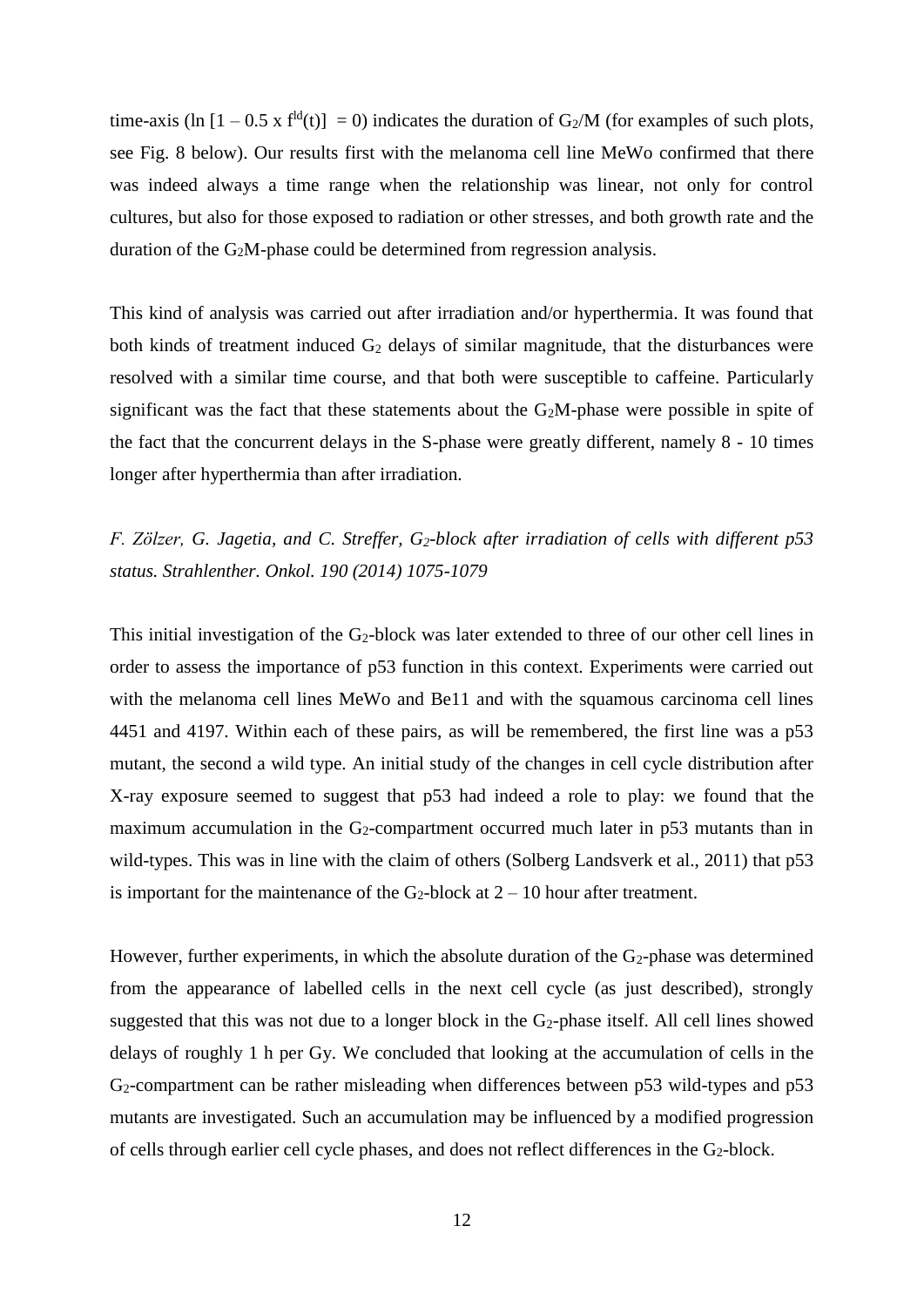3. Quiescent S-phase cells *in vitro* induced by different physical and chemical agents

3.1 Induction of quiescent S-phase cells after radiation and/or hyperthermia

*F. Zölzer, C. Streffer, and T. Pelzer, Induction of quiescent S-phase cells by irradiation and/ or hyperthermia. I. Time and dose dependence. Int. J. Radiat. Biol. 63 (1993) 69-76*

*F. Zölzer, C. Streffer, and T. Pelzer, Induction of quiescent S-phase cells by irradiation and/ or hyperthermia. II. Correlation with colony forming ability. Int. J. Radiat. Biol. 63 (1993) 77-82*

As mentioned in the introduction, the main starting point of the work described here was the finding that unlabelled S-phase cells occurred after radiation and/or hyperthermia treatment (Streffer et al., 1980; Streffer et al., 1983). Those early experiments involved labelling with radioactive <sup>3</sup>H-thymidine, and determination of the DNA content of labelled and unlabelled cells with the help of microscope cytometry, which not only made them rather tedious, but also less sensitive, because at best a few hundred cells could be examined. In contrast, flow cytometry allows analysis of thousands of cells within a few seconds, so it was decided to carry out a similar study with this method.

Cells of the melanoma line MeWo were grown in exponential culture, exposed to X-rays and/or hyperthermia, and then left to grow further for up to 6 days. Every day, samples were pulse labelled with BrdU and the cell cycle distribution was determined immediately after. As expected, there were very few unlabelled cells with an S-phase DNA content in untreated cultures, but the fraction increased after treatment, depending on dose and time of incubation. Both with radiation and with hyperthermia a significant increase of the frequency of quiescent S-phase cells was seen with dose, but the two treatments acted clearly additively, so that the dose-effect curves for radiation and for radiation combined with hyperthermia were parallel.

The second part of this study was designed to further elucidate the mechanisms involved. As there could be no direct comparison between doses of radiation and heat, the appearance of unlabelled S-phase cells was compared at similar cell survival levels as determined in the colony formation assay. Generally, of course, the two parameters were closely correlated, but there were also interesting differences. At the same level of survival, for instance, quiescent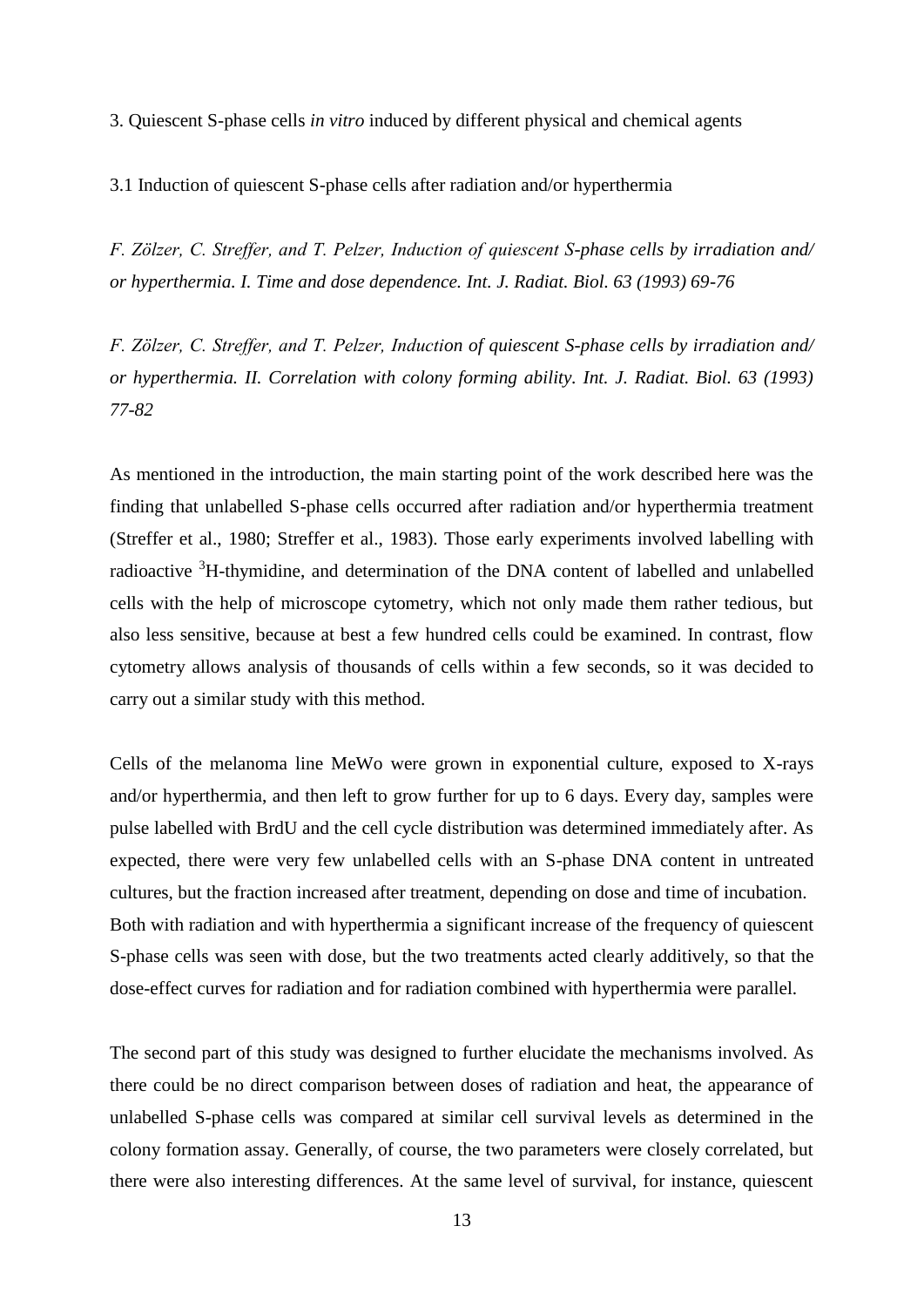cells were much more effectively induced by hyperthermia than by radiation. Our conclusion was that quiescence in S-phase is not just an expression of cell death irrespective of the treatment by which it is caused, but it represents a particular form of interphase cell death.



Fig. 3: Scattergrams of human melanoma cells (MeWo) 96 h after pulse labelling. Cells were labelled immediately after sham irradiation or combined X-rays and hyperthermia. Note that the treatment causes an accumulation of unlabelled cells with a DNA content typical of the S-phase, so-called quiescent S-phase cells or  $S_0$ -cells.

On a practical note, these observations may be important because they show that cell cycle data derived from one-parameter DNA histograms can be quite misleading, if irradiated or heat treated cell populations are examined. Only a two-parameter measurement can provide information about the actual proliferation state, because a considerable part of the cells seemingly progressing through the S-phase may actually be inactive.

*F. Zölzer and C. Streffer, Quiescence in S-phase and G<sup>1</sup> arrest induced by irradiation and/or hyperthermia in six human tumour cell lines of different p53 status. Int. J. Radiat. Biol. 76 (2000) 717-725*

The study of quiescent S-phase cells induced by radiation was then extended to other cell lines, namely the above mentioned second melanoma line (Be11), two squamous cell carcinoma lines (4197, 4451) and two glioma lines (EA14, U87). Thus, there were again three pairs of cell lines, each consisting of one p53 functional and one p53 non-functional lines.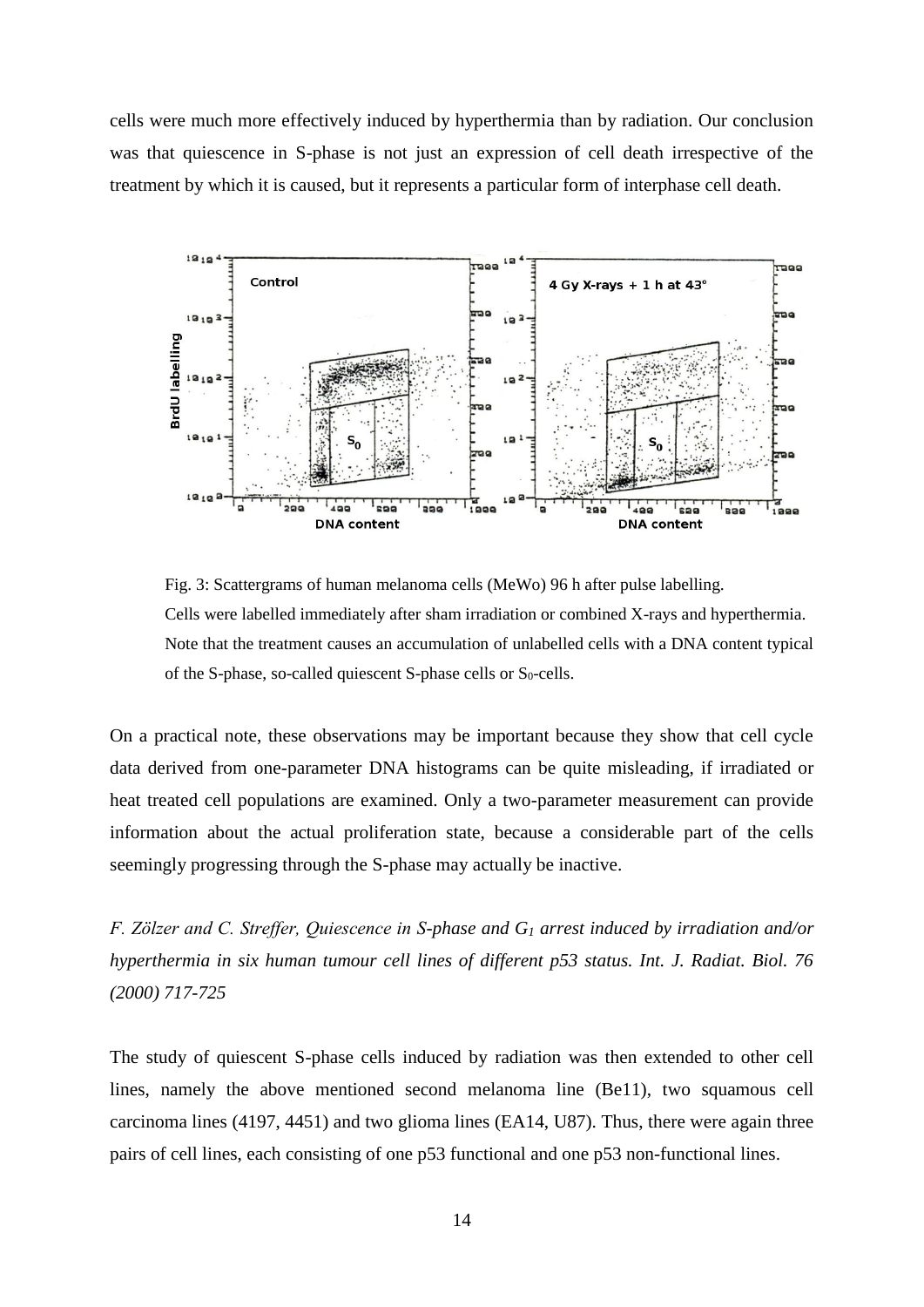These six cell lines were investigated with respect to the appearance of quiescent S-phase cells after treatment. Interestingly, only the lines lacking a functional p53 showed a dose and time dependent increase, while the lines with normal p53 function always showed nothing but background levels of such cells, regardless of dose or time after treatment. These results were interpreted to mean that cells not undergoing a  $G_1$ -block have less time available for the repair of DNA damage before entering into the S-phase, which leads to problems during replication and causes some kind of interphase death, as mentioned above. Radiation-induced apoptosis, however, does not seem to play a role here, as it is not unequivocally correlated with the induction of a  $G_1$ -block or with p53 status, as least in the set of cell lines used here.

In our discussion of these observations, we came to the conclusion "that the occurrence of quiescent cells in the S-phase compartment is an early manifestation of chromosomal disturbances usually detected many cell generations later." This was in reference to the wellknown phenomenon of genomic instability for which there was by then increasing evidence that it was influenced by  $p53$  and the  $G_1$ -block. Several authors showed that gene amplification occurred at much higher rates in cells that were unable to halt cell cycle progression before the entry into S-phase (Livingston et al., 1992; Yin et al., 1992; Paulson et al., 1998). While in these studies cells were treated with the uridine biosynthesis inhibitor PALA, it has been suggested that radiation induced genomic instability is also connected with deficiencies in cell cycle regulation (Bartek and Lukas, 2001; Liang et al., 2002). Other authors, however, have argued that it is a functional p53 that is decisive for the prevention of genomic instability, while a functional p21 (which is crucial for the translation of p53 activation into a  $G_1$ -block) does not seem be required (Honma, 2005; Zhang et al., 2007). So we may actually be looking here at a direct effect of p53 on DNA repair rather than an indirect effect via checkpoint control.

#### 3.2 Induction of quiescent S-phase cells by chemicals

*H. Gong, F. Zölzer, G. von Recklinghausen, J. Rössler, S. Breit, W. Havers, T. Fotsis, and L. Schweigerer, Arginine deiminase inhibits cell proliferation by arresting cell cycle and inducing apoptosis. Biochem. Biophys. Res. Comm. 262 (1999) 10-14*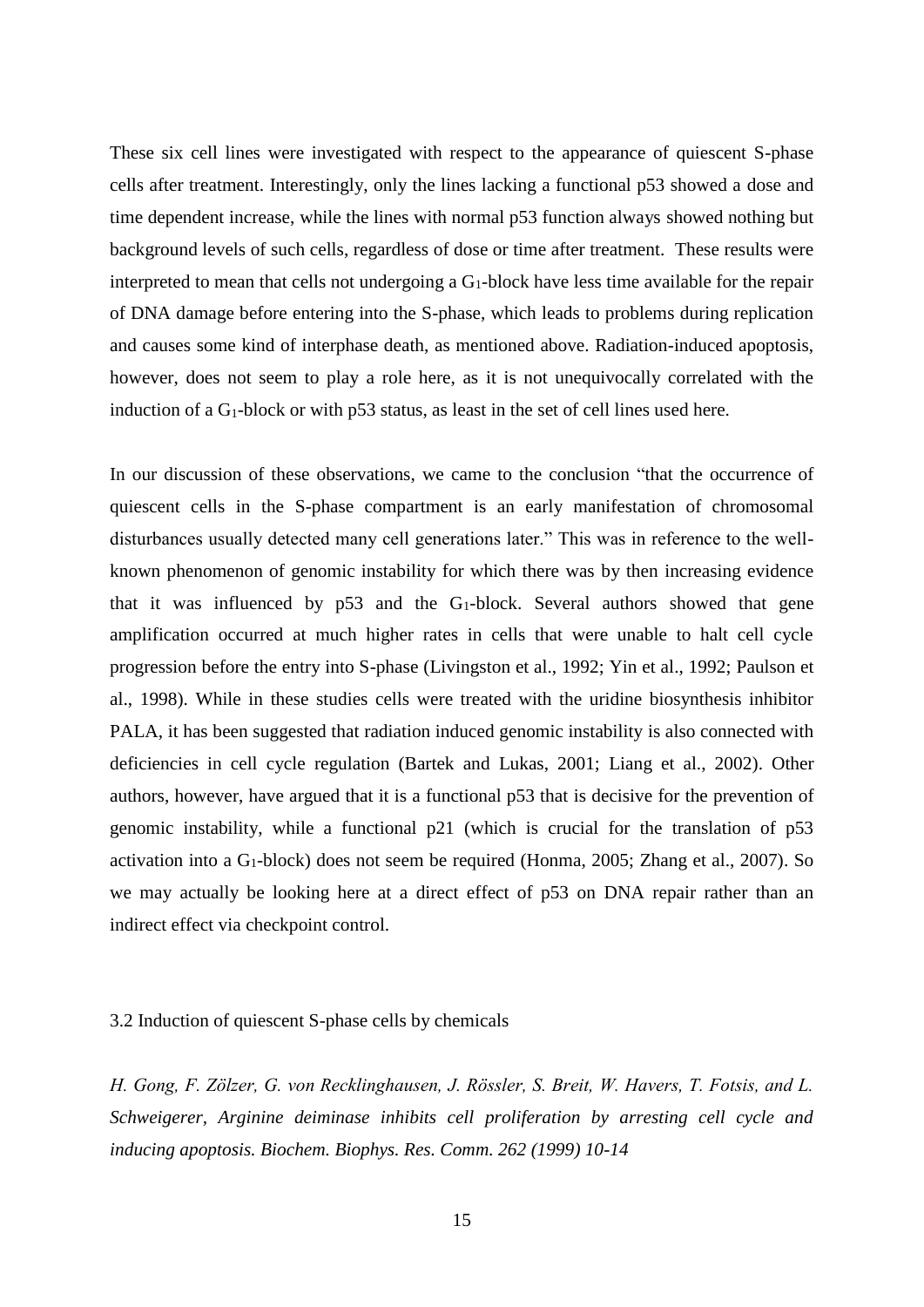*H. Gong, F. Zölzer, G. von Recklinghausen, W. Havers, and L. Schweigerer, Arginen deiminase inhibits proliferation of human leukemia cells more potently than asparaginase by inducing cell cycle arrest and apoptosis. Leukemia 14 (2000) 826-829*

So far, the induction of quiescent S-phase cells had been observed only after exposure to physical agents, namely radiation and hyperthermia. We then had an opportunity to investigate the effects of a growth inhibitory protein, arginine deiminase. It is suggested as an alternative to L-asparaginase, a chemotherapy agent which has severe side-effects and moreover appears to be ineffective with some patients. Arginine deiminase has been shown to catalyze the hydrolysis of L-arginine to L-citrulline. Its growth inhibitory effect is therefore generally thought to result from a depletion of arginine. This may indeed be the case, but as shown by our cell cycle studies there must be other factors involved. We used the same BrdU pulse labelling method as described above to compare the growth characteristics of a number of tumour cell lines under the influence of arginine deiminase.

In a first study, normal vascular endothelial cells (HUVE), and neoplastic cells derived from two neuroblastomas (SH-EP, WAC2), a retinoblastoma (Y-79) and an osteosarcoma (SaOS) were used. All of them were inhibited in their growth when arginine deiminase was present, but the resulting cell cycle distributions were clearly different. The endothelial cells and cells from one of the neuroblastomas (SH-EP) showed negligible percentages in either the active or the inactive S-compartment. The other three cell types showed considerable quantities of unlabelled S-phase cells, with varying percentages in the other phases. These results were interpreted to mean that in addition to a simple depletion of arginine from the cellular microenvironment, arginine deiminase can also specifically modulate cell cycle progression. The details of the mechanisms involved, of course, remain to be elucidated, but it is important to note that as in the case of radiation, the cell cycle arrests observed did not appear to be correlated with apoptosis.

At the time of the study, the p53 status of these cell lines was not known. Since then it has been shown that the SH-EP line (Hopkins-Donaldson et al., 2002) is p53 wild-type, whereas SaOS is a p53 null cell line (DiBiase et al., 1999). This agrees with the observation that the former (like normal vascular endothelial cells) do not show unlabelled S-phase cells, whereas the latter do. The p53 status of WAC2 is not known. The line Y-79 is a p53 wild-type (Cobrinik et al., 2006), and thus does not seem to quite fit the picture, but as it stems from a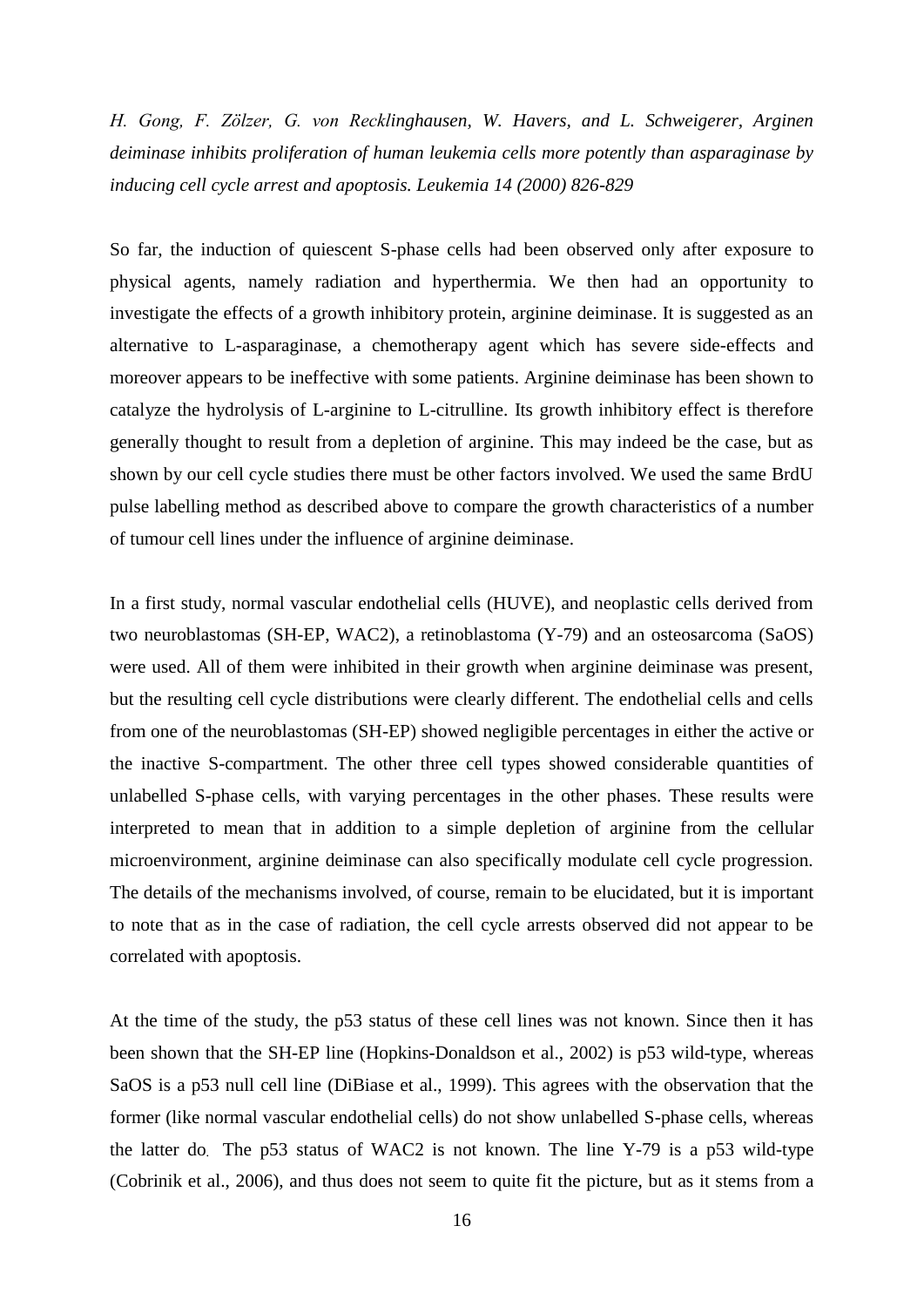retinoblastoma, there are most probably other changes in the cell cycle regulation that have an influence on their progression through S-phase.

In a second study on arginine deiminase, similar investigations were carried out with two leukemia cell lines (Jurkat and Tanoue). Both showed a very clear accumulation of cells in the unlabelled S-compartment and a concomitant decrease of labelled cells. In this case, we also concomitantly observed apoptosis, which was assessed with two different methods: microscopic investigation of cell shrinkage and nuclear condensation on the one hand and end labelling of DNA breaks with terminal transferase (TUNEL) on the other. It is now known that Jurkat is a p53 mutant (Tíchy et al., 2008) and Tanoue is a p53 null cell line (Wissink et al., 2006), so the observation of unlabelled S-phase cells after treatment is not surprising.

4. Occurrence of quiescent S-phase cells under extreme physiological conditions

4.1 Low pH, hypoxia, and serum deprivation *in vitro*

*F. Zölzer and C. Streffer, Radiation and/or hyperthermia sensitivity of human melanoma cells grown for several days in media with reduced pH. Strahlenther. Onkol. 175 (1999) 325-332*

*F. Zölzer, and C. Streffer, Sensitivity of human melanoma cells to hyperthermia and/or radiation: independence of intracellular pH. In: Radiation Research 1895-1995, Proceedings of the Tenth International Congress of Radiation Research, Ed. by U. Hagen, D. Harder, H. Jung and C. Streffer, Würzburg 1995, pp. 985-988*

As briefly described in the introduction, indirect evidence of quiescent S-phase cells had been obtained with cell cultures kept under extreme physiological conditions such as low pH and hypoxia, at a time when the BrdU labelling technique was not yet commonly available. We therefore decided to extend our investigations from quiescent S-phase cells induced by irradiation and/or hyperthermia to those (possibly) caused by certain culture conditions. In contrast to the majority of earlier studies, incubation times were chosen to be not hours but days, so that they would more faithfully reflect the conditions under which cells exist in solid tumours, especially those at an advanced stage.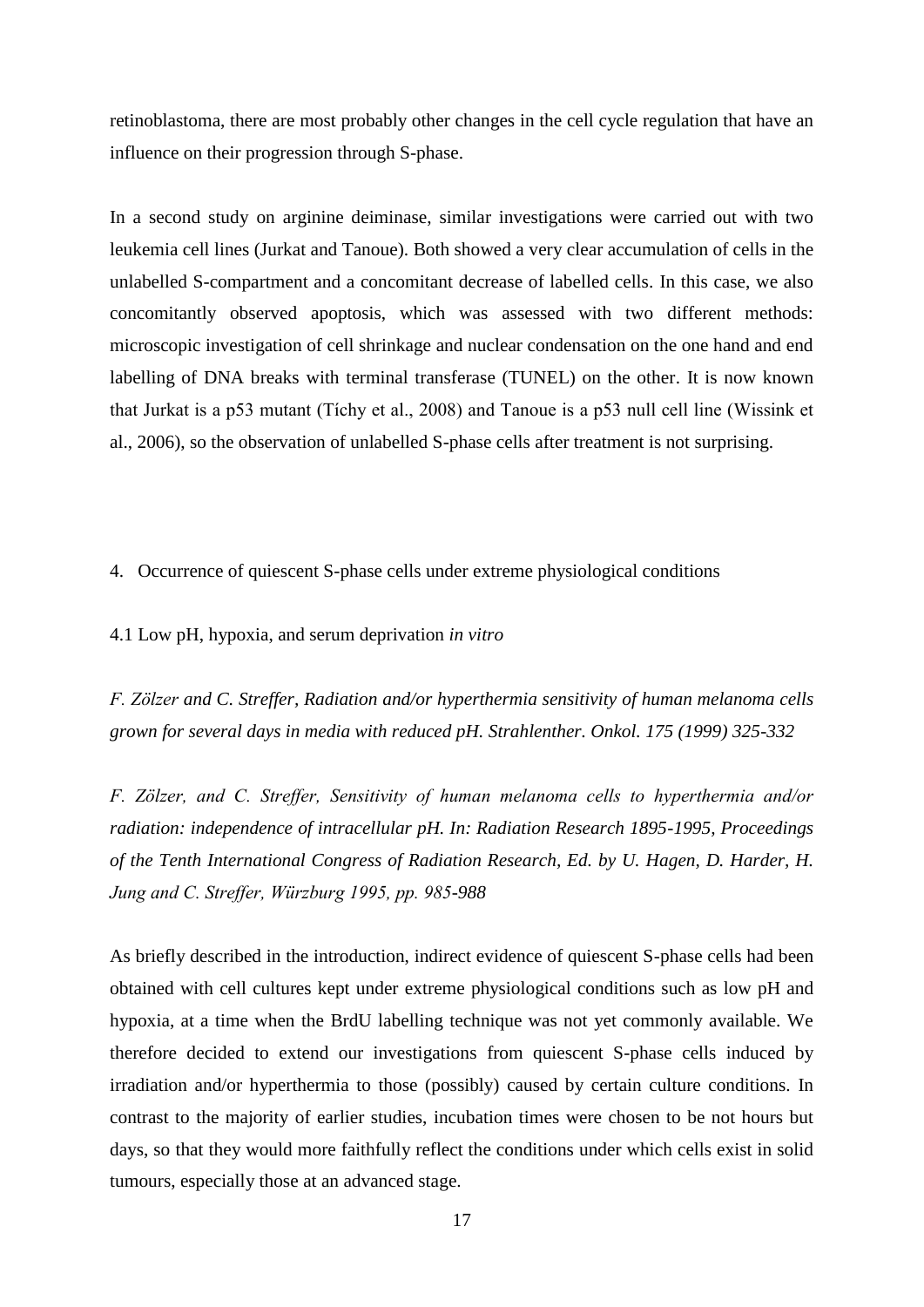In a first series of experiments, we incubated human melanoma cells (MeWo) in media with pH values between 6.5 and 7.3. This was meant to simulate the interstitial pH found in many tumours *in vivo*, which can even be below 6.0, but is mostly between 6.5 and 7.0, whereas values between 7.0 and 7.5 are typical of normal tissue (Vaupel et al., 1989; Choi et al., 2013). Interestingly, the human melanoma cells used here did not show any change in the intracellular pH (measured with the help of 5(and 6)-carboxyfluorescein diacetate) even after up to 6 days of incubation in media with low pH. A value of  $7.2 + 0.2$  was found in all cells irrespective of the extracellular pH. They seemed to possess a remarkably efficient proton transport system that enabled them to keep their internal H<sup>+</sup>-concentration relatively low even in an acidic environment. Nevertheless, the cells did show changes in their sensitivity to irradiation and/or hyperthermia under the same conditions. At pH 6.5 instead of 7.3 in the medium, the surviving fraction after either treatment alone or both in combination was lower by a factor of 2 to 4. Other factors than the intracellular pH must therefore be involved.

As found in a second series of experiments, the same cells incubated at reduced pH for up to 6 days had quite a different proliferation pattern from those in normal medium. Although the overall form of their DNA histograms was almost the same, the BrdU labelling technique demonstrated that most of the cells with an S-phase DNA content were actually not progressing through the cell cycle any more (similar scattergrams as the ones obtained here are shown in Fig. 12).

The increased sensitivity of cells incubated in an acidic medium, however, could not be directly attributed to these cells, because they were obviously unable to re-enter the cell cycle: when the medium pH was first kept at 6.5 or 6.7 for some days and then changed back to normal, the percentage of unlabelled S-phase cells declined, but their absolute number remained constant with further incubation. They were thus most probably overgrown by cells in other phases of the cycle at the time of pH change.

*F. Zölzer and C. Streffer, Increased radiosensitivity with chronic hypoxia in four human tumour cell lines. Int. J. Radiat. Oncol. Biol. Phys. 54 (2002) 910-920*

Another extreme physiological condition prevailing in tumours *in vivo* is hypoxia. In the next series of experiments, we therefore incubated cells in an oxygen free atmosphere, and again in contrast to the majority of earlier studies did so for several days instead of only hours, in order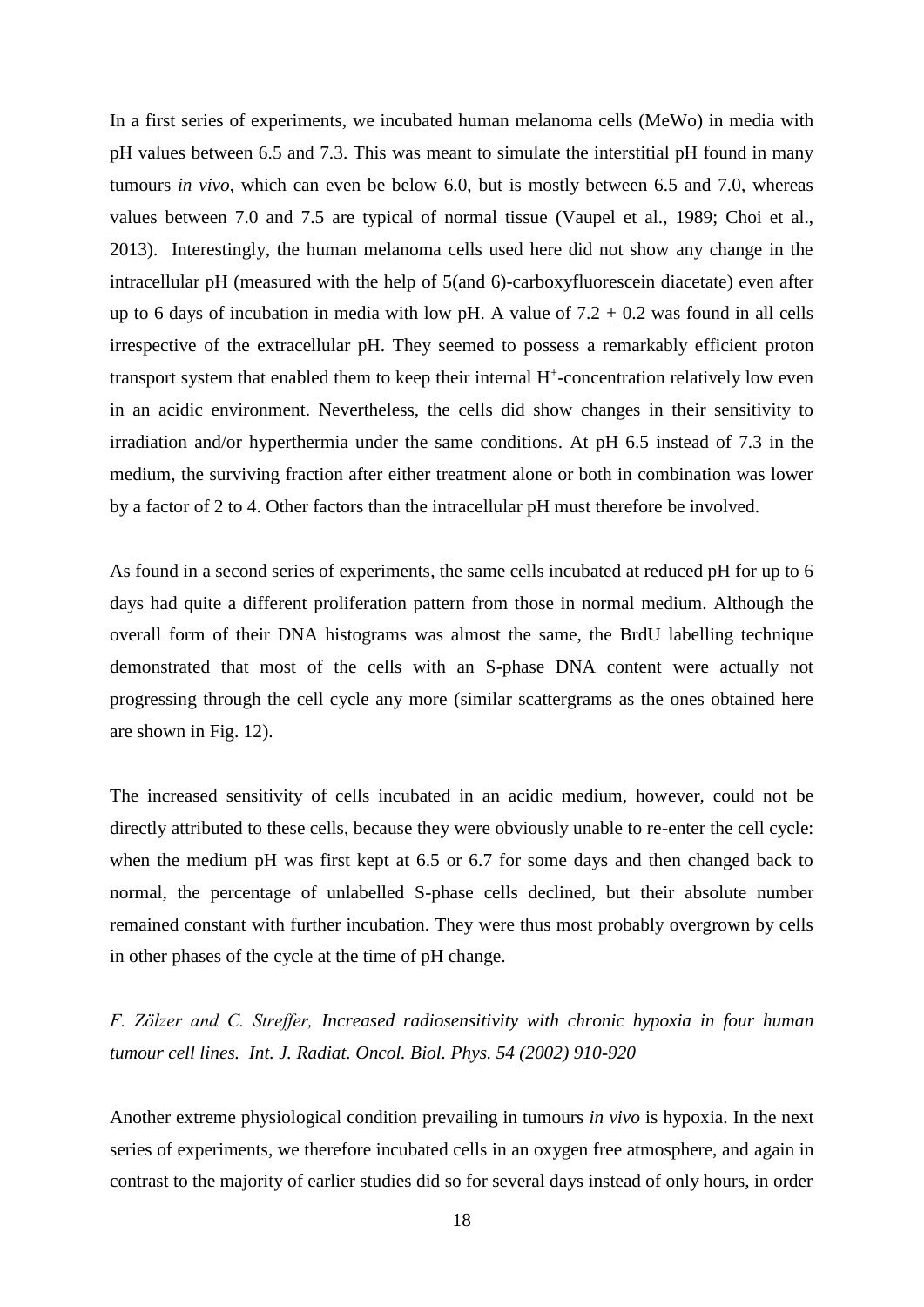to simulate the situation of cells in poorly vascularized tumour regions. Because it had been reported that the p53 gene is induced under these conditions and in turn induces other genes (Graeber et al., 1994; Stommel and Wahl, 2005), we extended the study to four cell lines, namely the two melanoma and two squamous cell carcinoma lines mentioned above, each pair consisting of a p53 wildtype and a p53 mutant.

As in the case of low pH, we found that hypoxia did not dramatically change the overall form of the DNA histograms, but with some cell lines caused a reduction in the fraction of active Sphase cells, while the fraction of inactive S-cells increased. This was so with both p53 mutant cell lines, but did not show with the p53 wild types, either because they were unable to enter a quiescent state from the S-phase, or simply because they degenerated very quickly and their cell cycle distribution could not be analysed after longer incubation times.



Fig. 4: Cell cycle distribution of human melanoma cells (MeWo) after 3 h or 24 h of incubation under hypoxia. Note how the number of quiescent  $S$ -phase cells  $(S_0)$  increases.

Similar to the experiments in which the pH of the medium was brought back to normal after some days, we incubated cells first under hypoxic conditions and then re-oxygenized them in order to see whether inactive S-phase cells would return to normal. This did not seem to be the case, because the fraction of inactive S-phase cells decreased no more than would be compatible with the assumption that they were unable to re-enter the cycle and were simply overgrown by proliferating cells.

Of great importance for clinical radiobiology is the fact that cells exposed to hypoxic conditions for a number of days became very sensitive to radiation. This is in contrast to the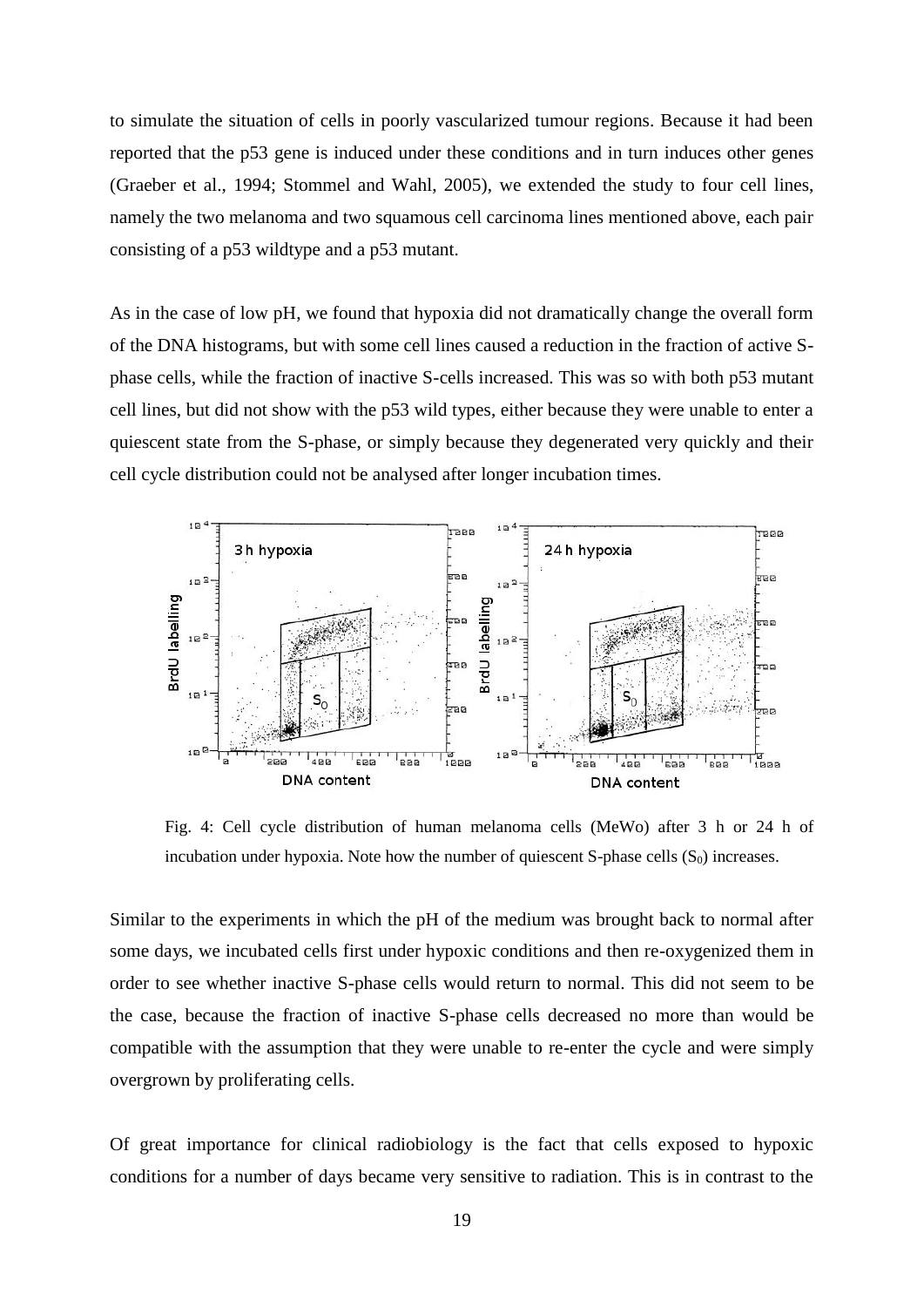well-known "radiobiological oxygen effect", which consists in an increased resistance of (acutely) hypoxic cells in comparison with their oxygenated counterparts by a factor of 2 to 3. In the case of chronic hypoxia, this effect is obviously outweighed by the sensitization caused by other changes, probably metabolic ones which are also responsible for the observed changes in cell cycle progression. Quiescent S-phase cells thus seemed to present themselves as indicators of extreme physiological conditions influencing radiation sensitivity.

*F. Zölzer, Radiation and/or hyperthermia sensitivity of human melanoma cells after several days of incubation in media lacking serum or certain serum components. Int. J. Radiat. Oncol. Biol. Phys. 46 (2000) 491-497*

*N. Oya, F. Zölzer, F. Werner, and C. Streffer, Effects of serum starvation on radiosensitivity, proliferation and apoptosis in four human tumor cell lines with different p53 status. Strahlenther. Onkol. 179 (2003) 99-106*

Having investigated the effects of low pH and hypoxia on cells *in vitro*, it seemed natural to also look at other factors which might be scarce in certain types of tumours. Complete serum and single growth factors had been suggested in this context, and there were reports in the literature that they protected cells against the effects of hyperthermia, but no similar data were available for radiation (Langeland Marthinsen et al., 2002). Moreover, the phenomenon was not very well understood, especially with regard to the relative importance of the various serum components. We therefore developed a fully defined growth medium for the melanoma cells used in a number of earlier studies (MeWo), and then looked at the radiation and/or hyperthermia sensitivity of cells cultivated in media lacking one or the other component, such as insulin, transferrin, Na-selenite, and a lipid-protein complex, or medium not supplemented with either of these at all. In parallel, cell proliferation was characterized by the bromodeoxyuridine (BrdU) labelling index determined by two-parameter flow cytometry.

Radiation and/or hyperthermia sensitivity was hardly influenced by 3 days of incubation in medium containing no supplement at all, whereas after 6 days under the same conditions survival curves both of irradiated and hyperthermia-treated cells had a strongly reduced shoulder, indicating reduced ability to recover from sublethal damage. Experiments with media lacking only one or the other serum component showed that deprivation of insulin, transferrin, and Na-selenite led to no more than a modest increase in cell killing, whereas the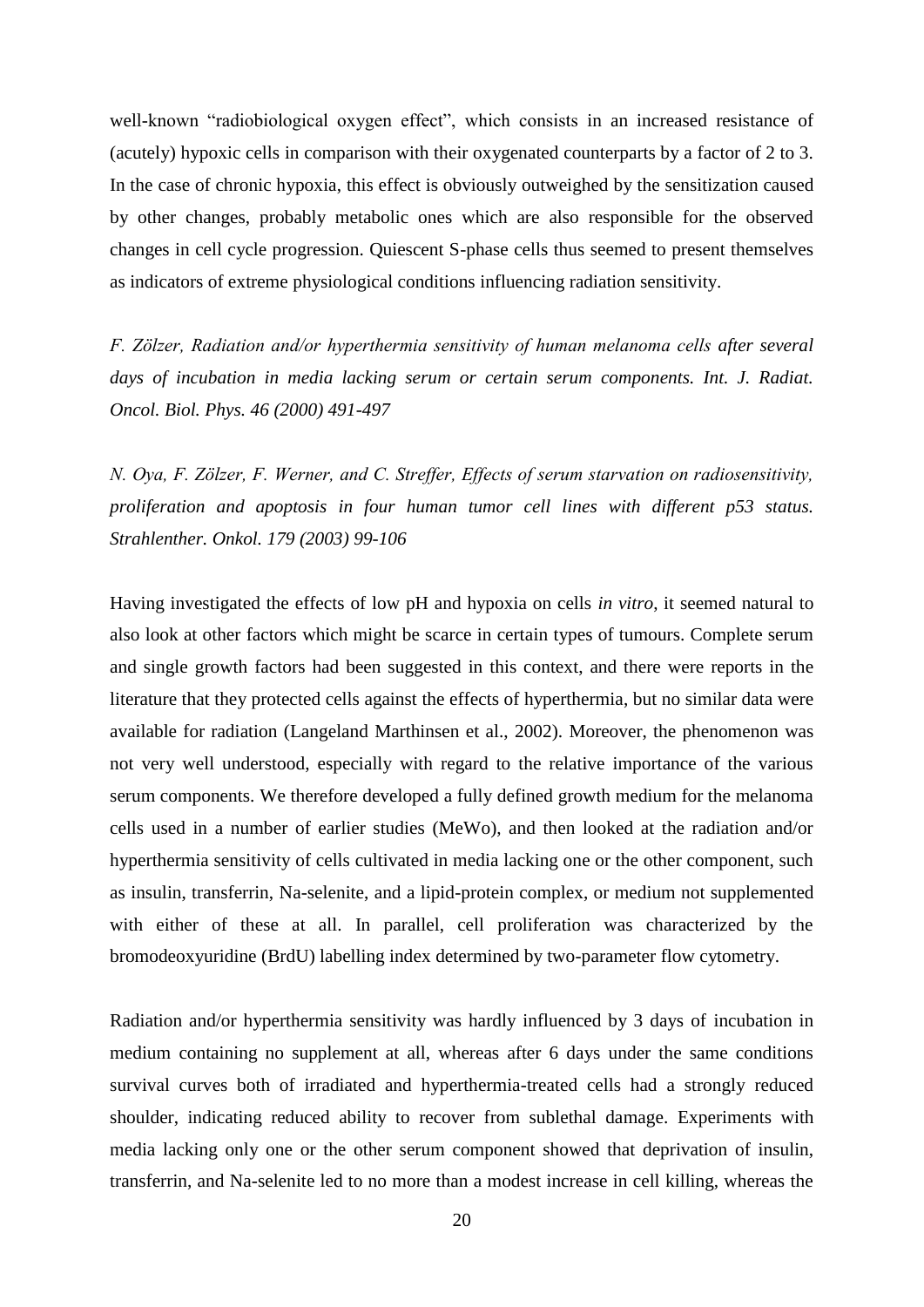effects in medium lacking lipid-protein complex were about the same as in medium containing no supplement at all.

Sensitivity changes did not seem to be due to the lack of serum or certain of its components *per se*, but were very well correlated with changes in proliferation as characterized by BrdU labeling index. In particular, cells under conditions more strongly affecting sensitivities showed a reduced labelling index, and cells incubated in medium lacking lipid-protein complex or medium without any supplement at all even had significantly increased fractions of unlabelled S-phase cells  $(10 - 15 \%)$ , after 6 days instead of about 5 % with normal medium).

In a related study, we looked at the effects of serum starvation (medium with 0.5% fetal calf serum instead of 20%) on cells of different p53 status. Similarly to what was observed with medium lacking the lipid-protein complex or medium not containing any supplement at all, cells had a severely reduced growth rate, performing no more than 3 doublings within 3 to 5 days and then beginning to detach from the culture flask bottom. This degeneration was much faster with p53 wild types, as described above for hypoxic conditions. The changes in growth rate were mirrored in the BrdU labelling index, which generally decreased with time of culture in starvation medium, although only in the case of one squamous cell carcinoma (4197) it reached values below 5%. Surprisingly (in view of what has been reported so far), in all four cell lines the decrease in the labelling index was associated with an accumulation of quiescent S-phase cells. However, there were differences in the preferred state of quiescence, the ratio of the  $G_0/G_1$ -fraction to the unlabelled S-fraction after 6 days of starvation being larger for the p53 wild types (about 4.7) than for the p53 mutants (about 3.0).

As to the radiation sensitivity under these conditions, it was increased or remained unchanged with the two p53 mutants, but decreased with the p53 wild types, which is easily explained by the higher accumulation of cells in the  $G_0/G_1$ -phase. The details of the sensitivity changes, however, were difficult to interpret. For instance, the flow cytometric Annexin V assay showed that after 6 days of starvation the apoptotic fraction was 50% with Be11, but only 10% with 4197, and yet both cell lines showed similar changes in radiation sensitivity. Apoptosis did not occur in MeWo and 4151, while radiation sensitivity remained the same in one (MeWo) and increased in the other (4151). Additional factors, presumably p53 independent, seem to be at work here.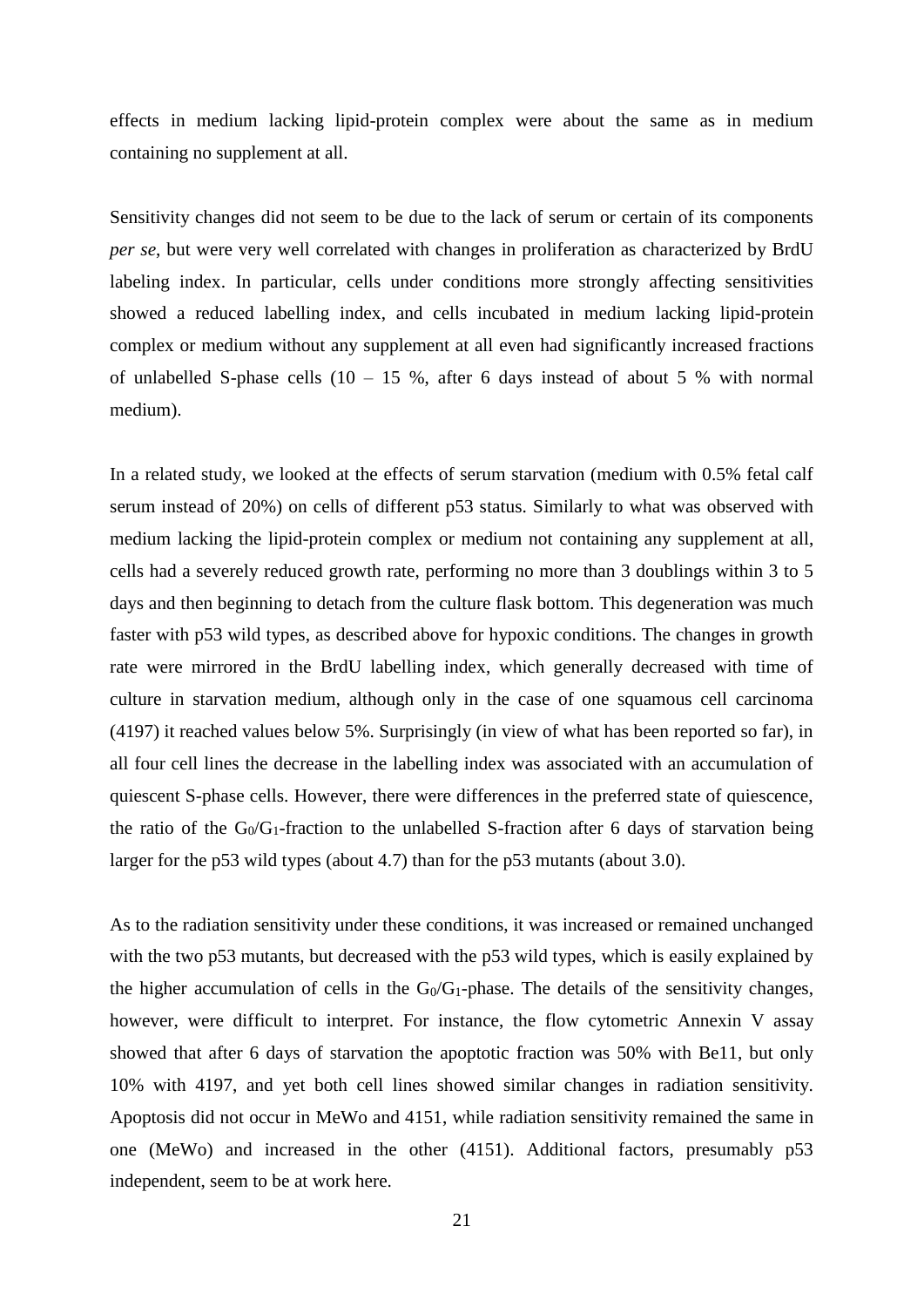### 4.2 Tumour tissue *in vivo*

*F. Zölzer, C. Streffer, and T. Pelzer, A comparison of different methods to determine cell proliferation by flow cytometry. Cell Prol. 27 (1994) 685-694*

Although two-parameter flow cytometry with BrdU labelled cells seems to be the most reliable method available to assess the actual proliferation state of a cell culture or tumour, its application *in vivo* meets with problems. In particular, ethics commissions in some countries such as Germany have been reluctant to agree with the application of BrdU in patients. For the flow cytometric analysis of tumour biopsy material a single BrdU dose of about 200 mg m<sup>-2</sup> has to be injected. This is far below the doses at which systemic effect on the bone marrow and skin of patients have been observed, namely 700 mg m<sup>-2</sup> daily for about 2 weeks, but toxic and mutagenic risks cannot be excluded altogether. Therefore, alternatives to BrdU labelling of actively proliferating cells have to be considered. They became available through the development of monoclonal antibodies against proliferation associated molecules such as PCNA (proliferating cell nuclear antigen) or the Ki-67 antigen. PCNA functions as a co-factor of polymerase δ and under specific conditions may be used to identify S-phase cells (Sasaki et al., 1993; Scovassi and Prosperi, 2006). The function of the Ki-67 antigen remains as yet unclear, but it is widely accepted as a marker of cycling  $(G_1, S, G_2)$  as opposed to resting  $(G_0)$ and others) cells (Danova et al., 1988; Scholzen and Gerdes, 2000). By the middle of the 90s, both of them had been used in two-parameter flow cytometry, but to what extent the results obtained were comparable with those from investigations involving BrdU labelling remained to be clarified. We therefore undertook a number of *in vitro* experiments which compared PCNA and Ki-67 expression on the one hand with BrdU labelling on the other.

Melanoma cells (MeWo) at different culture ages were compared. The BrdU pulse labelling index agreed very well with the fraction of PCNA positive cells, provided the cells had been treated with pepsin, i.e. only cell nuclei were measured. With whole cells, there was an almost uniform expression of PCNA throughout the cell cycle. Only in plateau cultures a tendency

towards reduced expression in the  $G<sub>0/1</sub>$  compartment became visible, but it was impossible to reliably separate two subpopulations. The conclusion was that the PCNA protein had a long half-life, but that the fraction bound to nuclear structures varied during the cell cycle and therefore could be used to identify S-phase cells.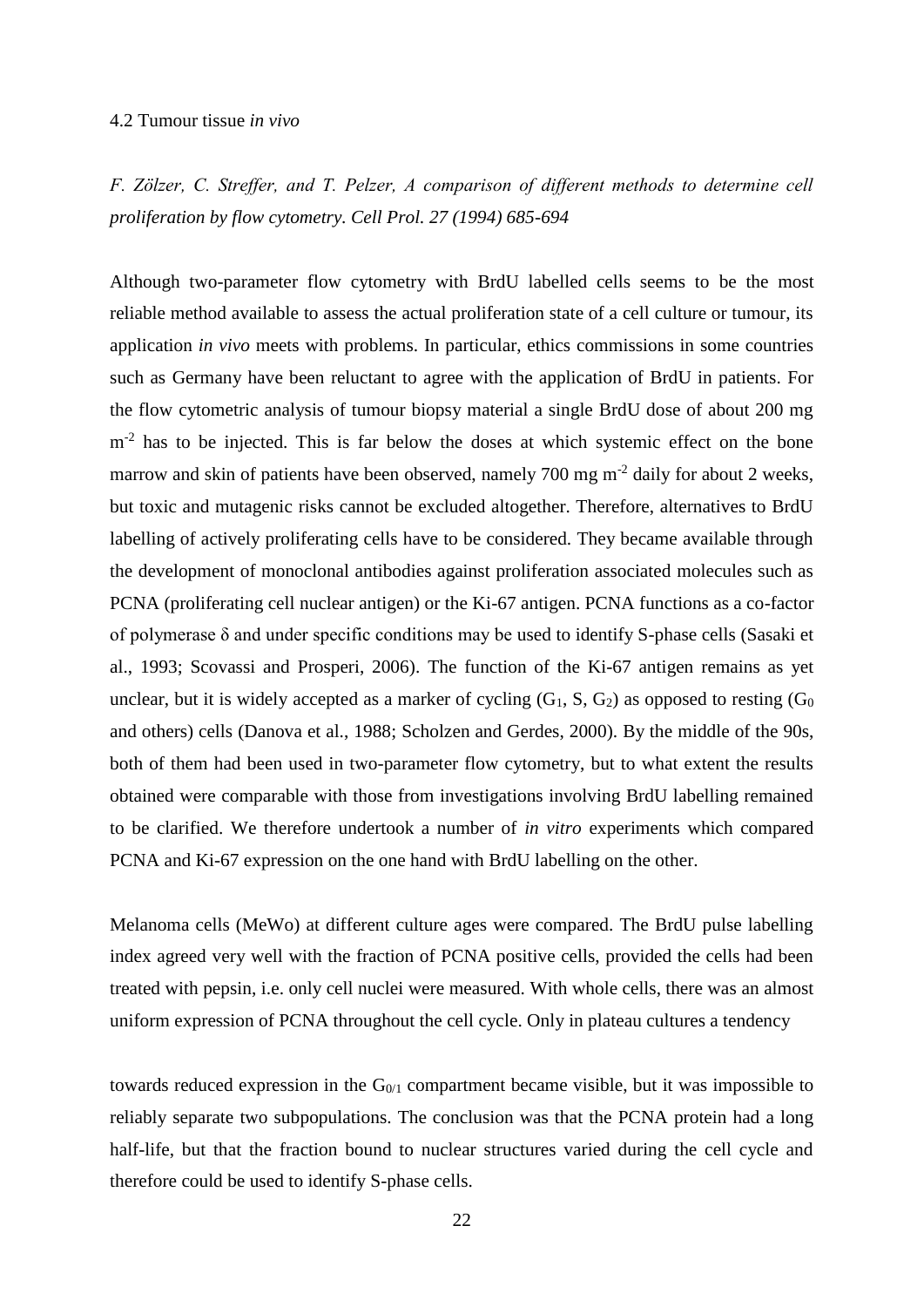In order to measure the growth fraction of a cell culture, the BrdU pulse labelling method is obviously inappropriate. Continuous labelling experiments for periods of up to 36 h were therefore undertaken, and it was found that the labelling index reached a saturation level after about 24 h. The final BrdU labelling index was then compared with the fraction of Ki-67 positive cells and not surprisingly the two parameters agreed quite well. In contrast to the PCNA measurements, the cycling and quiescent subpopulations could be clearly separated in two-parameter flow cytometry. Thus, for whole cells, and where the fraction of cycling and quiescent cells is to be assessed, Ki-67 seemed to be the appropriate marker.

*F. Zölzer, A. Speer, T. Pelzer, and C. Streffer, Evidence for quiescent S- and G2-phase cells in human colorectal carcinomas: a flow cytometric study with the Ki-67 antibody. Cell Prolif. 28 (1995) 313-327*

The study of proliferation patterns in colorectal tumours was then continued with the analysis of material from biopsies of human tumours. We studied proliferation patterns with the help of two-parameter flow cytometry, using the Ki-67 antibody to distinguish between cycling and non-cycling cells as had been done in the *in vitro* experiments just described. The cut-off between Ki-67 positive and negative subpopulations was unequivocal in most cases, but in some could only be set using an appropriate blank antibody as control. Nevertheless, it was clear that in a number of cases non-cycling cells were present not only in the  $G<sub>0/1</sub>$ compartment, but also at an  $S$ - or  $G_2$ -phase DNA content.

Not unexpectedly, when the DNA histograms of the cycling and the non-cycling subpopulations were subjected to cell cycle analysis separately, the fraction of  $S-$  and  $G<sub>2</sub>$ phase cells turned out to be smaller in the Ki-67 negative than in the Ki-67 positive subpopulation, even if this was only by about 1/3 on average. Thus, we considered the reports of other authors on quiescent cells in all cell cycle phases as corroborated.

Most importantly, when the  $(S+G_2)$ -phase fraction of the Ki-67-negative subpopulation was compared in tumours of different sizes (T2, T3 and T4), a significant trend at  $p<0.05$  was seen, larger tumours showing higher fractions of non-cycling cells in the S- and G<sub>2</sub>-phase.

This was even more interesting as none of the other parameters investigated showed any dependence on the general tumour stage (Duke's A, B, C or D): neither the Ki-67 index or the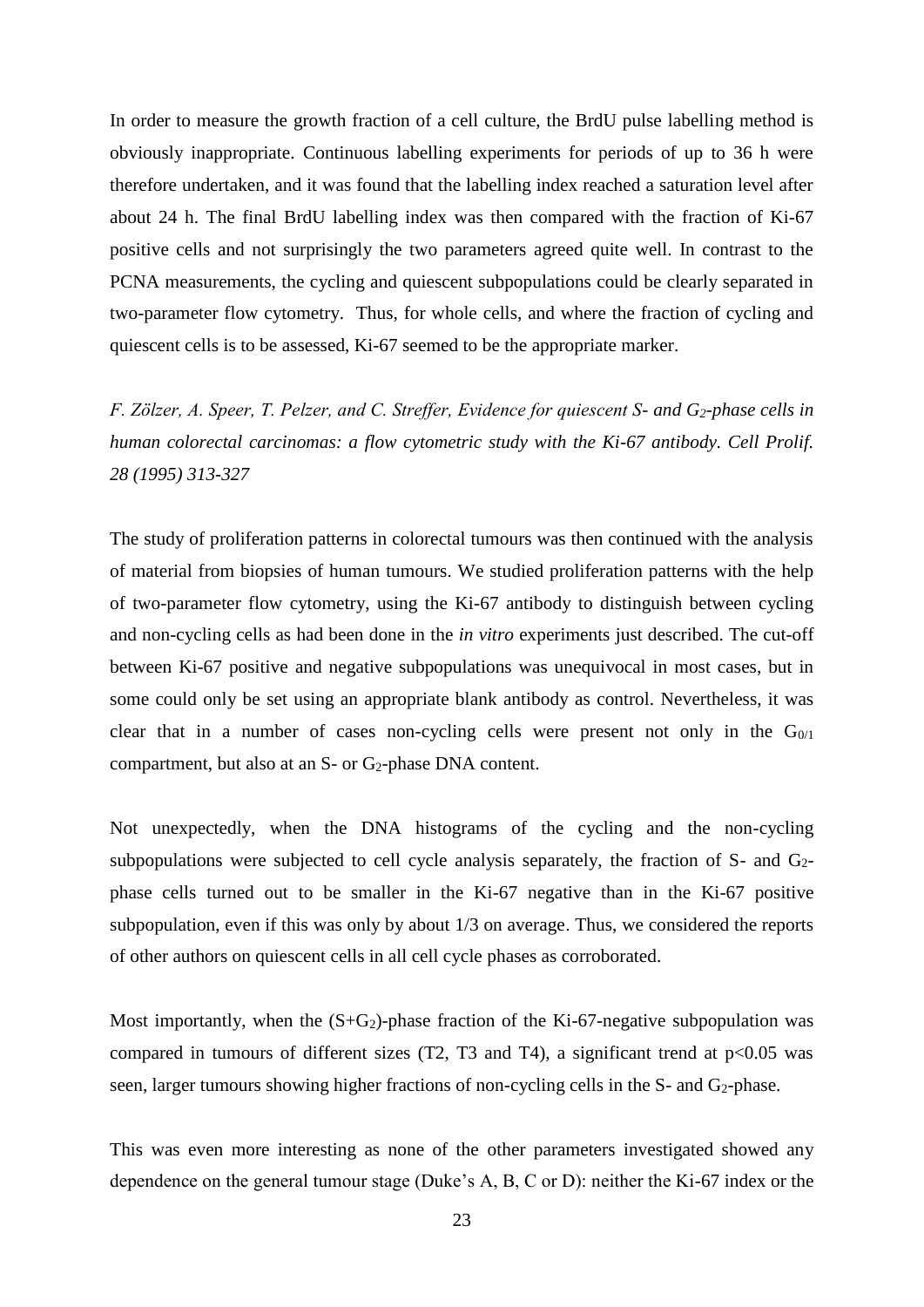fraction of S- and G<sub>2</sub>-phase cells of the total population, nor the  $(S+G_2)$ -phase fraction of the Ki-67-negative subpopulation. The fact that it was the tumour size that mattered seemed to support our hypothesis that the physiological conditions prevailing in larger tumours, especially hypoxia and low pH, cause cells to leave the cell cycle in phases other than  $G_{0/1}$ .

*F. Zölzer, G. Stüben, K. Knühmann, C. Streffer and H. Sack, Quiescent S-phase cells as indicators of extreme physiological conditions in human tumor xenografts. Int. J. Radiat. Oncol. Biol. Phys. 45 (1999) 1019-1024*

In order to test the said hypothesis more directly, we studied the possible correlation between the frequency of quiescent S-phase cells and the oxygenation in human tumour xenografts on nude mice. Oxygenation was measured polarographically with a needle electrode in 24 to 30 individual tumours each of five different entities. In parallel, mice were injected with BrdU, tumours were excised 30 min later and two-parameter flow cytometry as described above was carried out for cell cycle analysis. The frequency of measuring points with oxygen partial pressure <5 mm Hg was between 70 and 100 %, typical values of the frequency of unlabelled S-phase cells were between 5 and 20 %, and both parameters increased with tumour volume. There was a highly significant correlation  $(p<0.002)$  between the two, showing that in more hypoxic tumours a greater fraction of S-phase cells had gone into a quiescent state.



Fig. 5: Relationship between tumour oxygenation and the occurrence of quiescent S-phase cells in five tumour entities. For each entity, tumours of three different sizes were compared.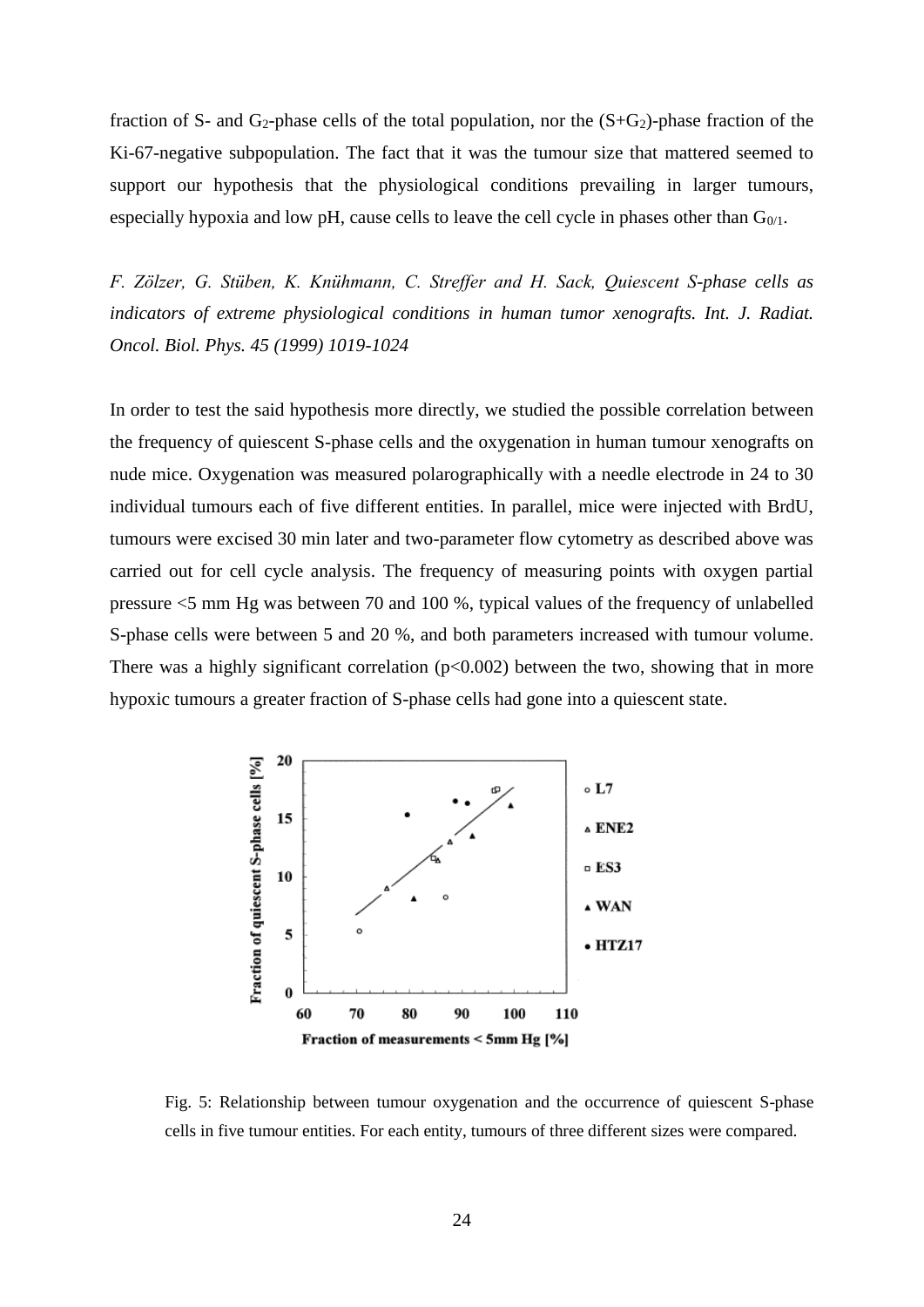It could be argued, of course, that the BrdU used as label did not reach cells in poorly vascularized areas and that as a consequence an indirect relationship between oxygenation and the frequency of unlabelled cells appeared. This explanation, however, seemed unlikely for a number of reasons, most importantly because microscopical inspection of tumour sections showed that the BrdU label did indeed reach hypoxic areas (which in these cases were identified with the help of pimonidazole injected at the same time as BrdU).

It is thus most probable that the inactive S-phase cells observed in human tumour xenografts are not artefacts, and the correlation between their frequency and the degree of oxygenation is due to a direct influence of the tumour micromilieu on cell cycle regulation. Judging from our *in vitro* studies, it seems likely that this influence requires a few days to be established, so that only chronic hypoxia, occurring in large tumours which have outgrown their vasculature (but not acute hypoxia, which is due to a temporary occlusion of blood vessels) would be expected to yield this kind of results.

### 5. Prospects for future fundamental and applied research

The studies presented above relate to disturbances of tumour cell proliferation caused by external factors, mainly by radiation, but also by hyperthermia (alone or in combination with radiation), by chemical growth inhibitors or by physiological conditions which are typically found in tumours, in particular low pH, hypoxia, and serum deprivation. The results obtained are therefore of primary interest in the context of clinical radiobiology, and more particular with regard to the individualization of tumour therapy. It has become more and more obvious in the course of the last few decades that human tumours, even if they are of the same stage and histopathological classification, react very differently to treatment. This is based on a strong interindividual as well as intraindividual heterogeneity. A number of factors have been studied in this respect, such as intrinsic cellular radiosensitivity (Fertil and Malaise, 1985; Darzynkiewicz et al., 2009), cell proliferation and cell loss (Sager, 1990; Williams et al., 2008a), and the tumour micromilieu (Vaupel et al., 1992; Yaromina et al., 2009). At least these three have been clearly shown to exert an influence on treatment response, and unless we characterize and learn to understand their respective mechanisms of action, we cannot expect to become able to first predict and then improve therapy success.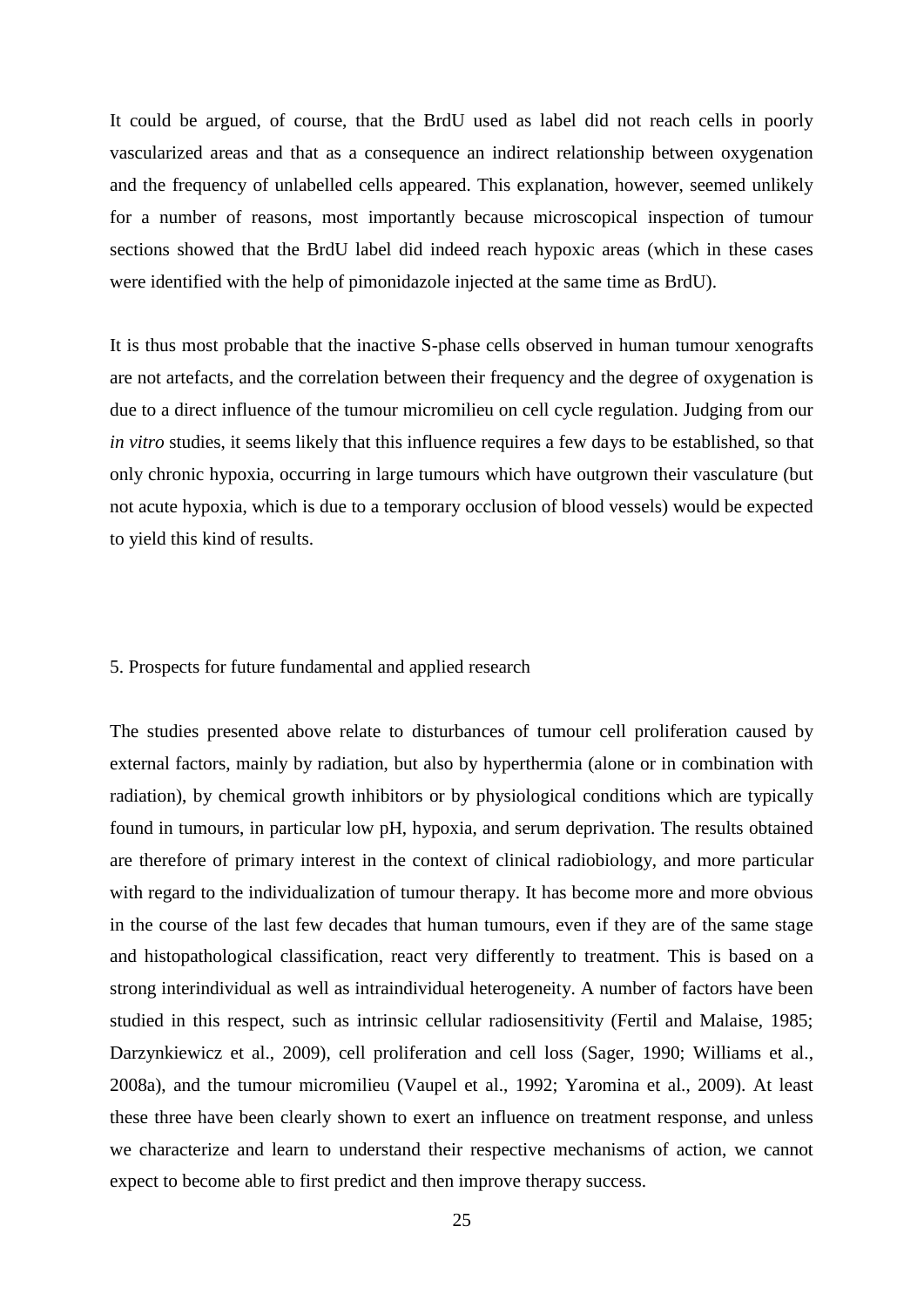It would seem that flow cytometry has an enormous potential for the characterization of proliferation patterns in human tumours, which has not yet been completely realized. The exact distribution of cells to the different cell cycle compartments, the dynamics of their movement through the phases of the cycle, the influence of physiological conditions as well as physical and chemical factors, and last but not least the genetic set-up of the cells – all this may have great importance on the reaction of tumours to therapy. Therefore, two-parameter flow cytometry will surely be of increasing importance in the future.

Cell cycle dynamics after radiation exposure or exposure to hyperthermia were here studied with a view on just one genetic determinant, namely p53. Even though this gene seems to be one of the major players in many cases, dozens of other genes have been identified which also have an influence on cell cycle checkpoints (Rai et al., 2007). Their respective roles and their interactions would need to be studied in a similar way as p53 was studied here.

The spectrum of physiological conditions which we have considered could also be broadened. Tumour areas with reduced vascularization are characterized not only by hypoxia, a reduced pH and an insufficient supply with growth factors and other critical proteins and lipids, but also by a lack of glucose and other sources of energy such as glutamine (DeBerardinis and Cheng, 2010). Preliminary experiments suggest that these, too, exert a strong influence on proliferation patterns, but that their relative importance varies from cell type to cell type (Streffer, 1994; Feron, 2009). It is clear, moreover, that the different factors contributing to the tumour micromilieu have different diffusion behaviour, i.e. they reach to different depths from the supplying blood vessels (Erickson et al., 2003). Therefore, a tumour may contain areas which are completely lacking in oxygen, growth factors and energy sources, but there may be others which are hypoxic while still provided with glucose, leading to anaerobic metabolism of tumour cells, or still others which have neither oxygen nor glucose, but a different energy source which is less efficiently used, but nevertheless allows for continued tumour cell growth.

Thinking more closely about the prospects for the clinic which the methods presented above may offer, one has to say that the study of cell cycle dynamics *in vivo* presents certain problems. Begg et al., 1985, suggested their method as one that would allow the determination of S-phase duration and potential tumour doubling time from just one biopsy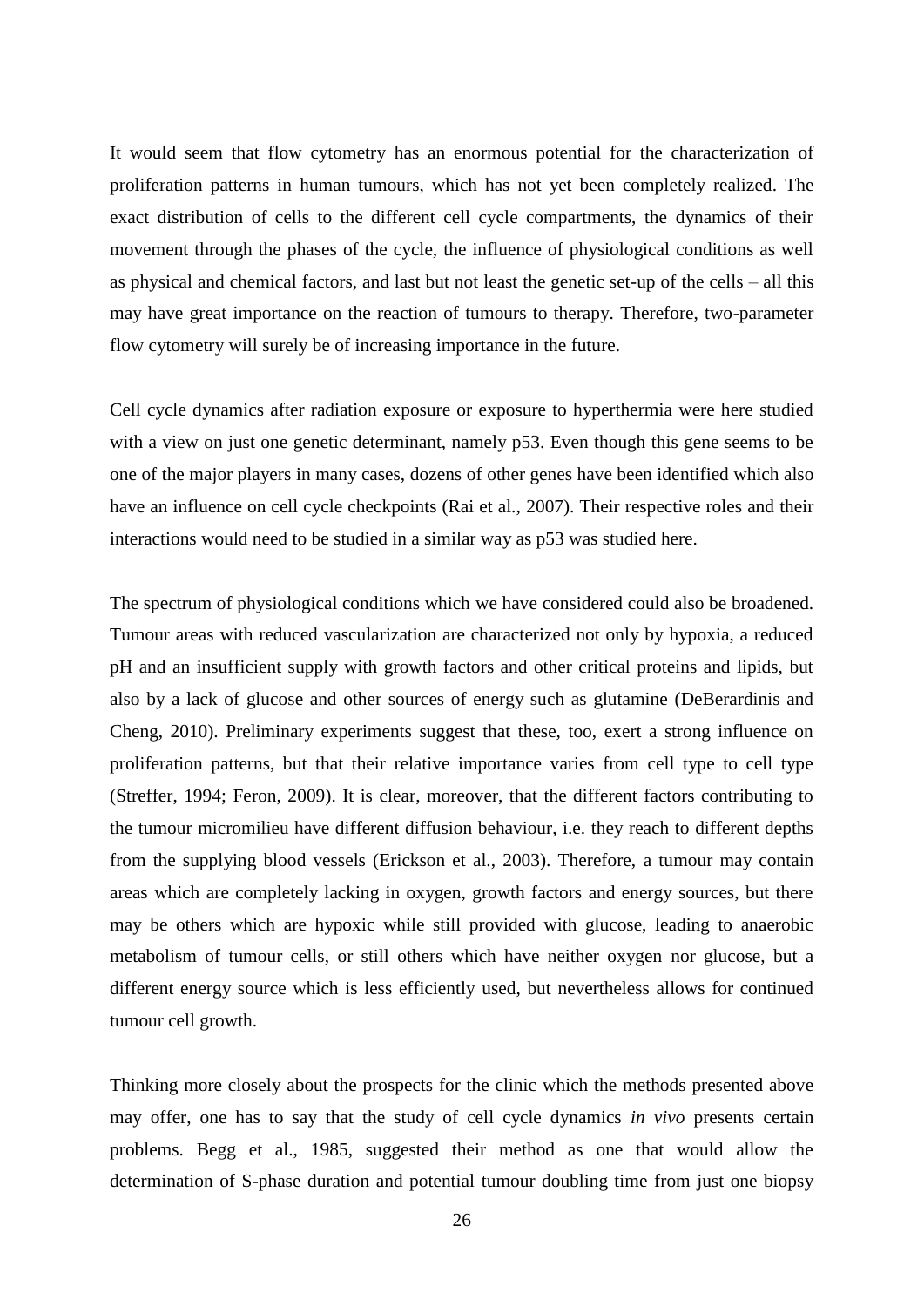(taken a certain number of hours after injection of BrdU). However, the quantitative analysis of cell cycle progression, especially the determination of cell cycle phase durations and their changes due to radiation and other factors as suggested here, needs data for a number of time points. As it is not feasible to take multiple biopsies of patients, these methods cannot really be applied in the clinic. One could think of *ex vivo* short term tissue cultures, but our further studies pointing to the critical importance of the physiological conditions surrounding the cells make such an approach questionable in clinical tumours – as valuable as they might be for the elucidation of cell cycle dynamic cell culture or animal experiments.

However, the phenomenon of quiescent S-phase cells, which has been largely ignored so far, should definitely receive greater attention in the clinic. It can be taken into account without the need for multiple biopsies, but the information thus gained will be highly valuable. A few years ago, one of the doctoral students involved in our research program conducted a study into the predictive potential of the S-phase fraction for the radiation therapy of brain tumours. He showed that those patients with higher proliferative activity did not profit at all from postoperative irradiation (Farahani, 2003). If this could be confirmed in general, as many as half of all brain tumour patients could be spared the trauma of an additional radiation therapy. However, as only classical DNA histograms were analysed in that study, it is necessary to revisit the question with a more complete analysis of proliferative patterns including differentiation between cycling and non-cycling S-phase cells. And then of course similar studies will have to be carried out for other tumour entities, where again the pre-treatment proliferative state may help to identify patients who would profit from additional irradiation and those who would not.

This latter example shows that the methods presented here have both more fundamental aspects, such as understanding the influence of genetic factors and physiological conditions, as well as more applied aspects, such as developing predictive assays, which could reach clinical relevance within a relatively short time. Close collaboration is needed in this field between specialists of biophysics, molecular biology, radiation biology, radiation therapy, and general oncology.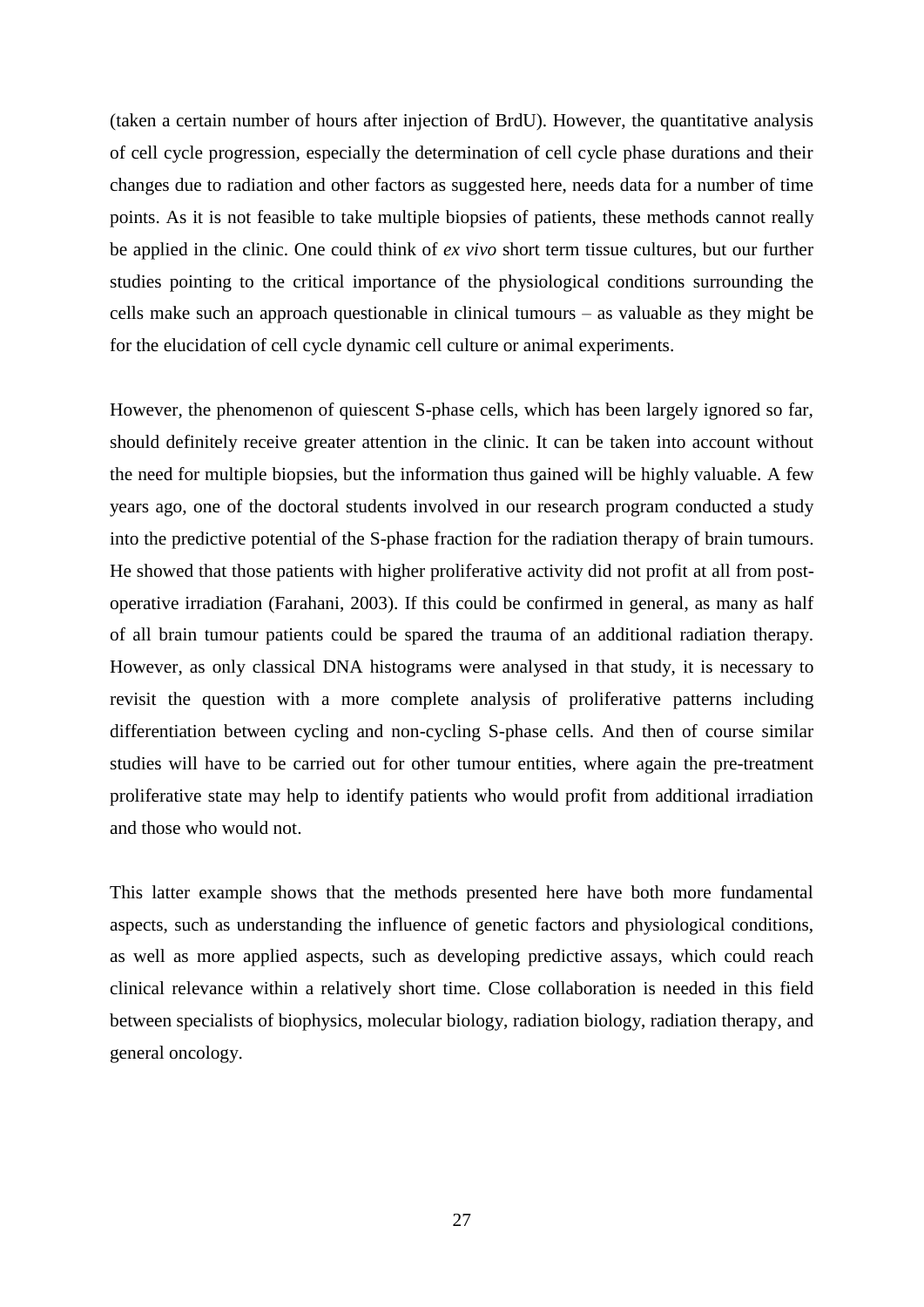### Resumé

The studies presented here refer to disturbances of tumour cell proliferation caused by external factors, mainly by radiation, but also by hyperthermia (alone or in combination with radiation), by chemical growth inhibitors, or by physiological conditions which are often found in tumours, particularly low pH, hypoxia, and serum deprivation. Such disturbances of proliferation play an important role for the individual tumour's response to treatment, and unless we characterize and learn to understand the respective mechanisms of action, we cannot expect to become able to first predict and then improve therapy success. The method of choice for these investigations is two-parameter flow cytometry, which combines the measurement of DNA content with the detection of a cellular function, DNA synthesis.

In a first series of studies, the movement of cells through the cell cycle after suffering DNA damage was analysed *in vitro*. We confirmed and extended earlier findings that the transition from  $G_1$  to S is closely regulated by the p53 protein. It was also shown that p53 has a decisive influence on the progress through the S-phase, which was hitherto unknown. When we studied the movement of cells through  $G_2$  and M into the next  $G_1$  phase it became obvious that contrary to widespread assumptions, p53 is irrelevant in this case.

In a second series of investigations, we observed the induction of quiescent cells in the Sphase by physical and chemical factors. Irradiation and/or hyperthermia, as well as a chemical growth inhibitor, arginine deiminase, caused an increase in the fraction of cells which had a DNA content typical of the S-phase but were nevertheless not actively synthesizing DNA. This phenomenon had been observed before, but had not yet been characterized in detail. We were able to show that it does not occur in all cells, but is dependent on the functionality of the p53 protein: quiescent S-phase cells are only induced in p53 mutants, i.e. in cells which are unable to activate the G<sup>1</sup> checkpoint and have therefore less time available for DNA repair before the start of replication.

The third block of studies concerned quiescent cells in the S-phase under extreme physiological conditions *in vitro*, particularly low pH, hypoxia, and serum deprivation. These were chosen because they reflect the situation in a solid tumour, especially at an advanced stage when the tumour has outgrown its vasculature. All three conditions, if they lasted for several days, caused the transition of cells into a quiescent S-phase state. Earlier indications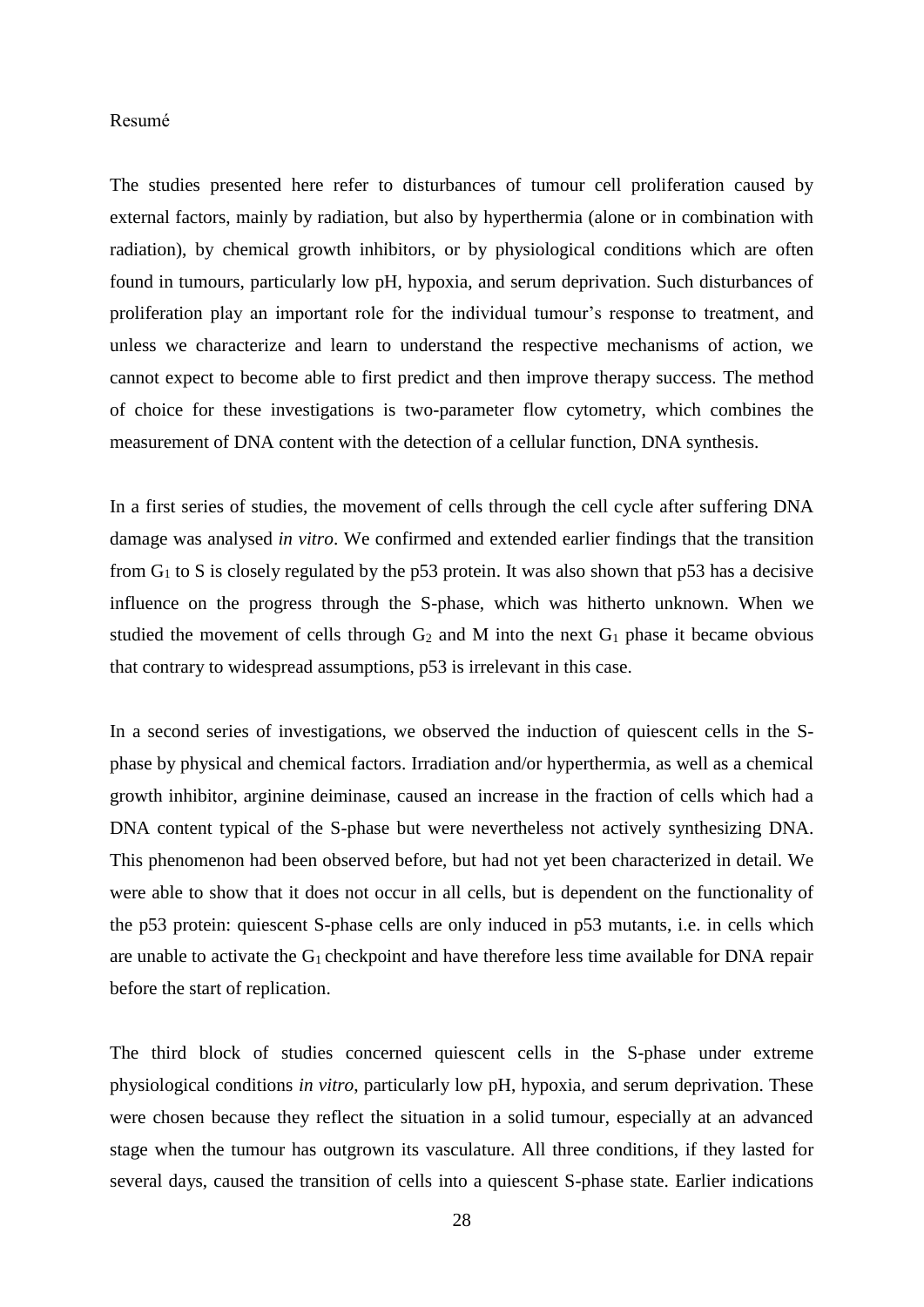that this was happening had not been followed up by other authors. Our studies suggested that quiescent S-phase cells can be considered as indicators of those physiological conditions which cause cells to be sensitive to treatment modalities such as radiation and/or hyperthermia. That such cells also exist *in vivo* is supported by findings in human colorectal tumours, and especially in xenografts of human tumours on mice, where the occurrence of quiescent S-phase cells was shown to be significantly correlated with the extent of hypoxia.

In summary, it would seem that the methods presented here have a great potential for the characterization of proliferation patterns in human tumours. The exact distribution of cells to the different cell cycle compartments, the dynamics of their movement through the phases of the cycle, the influence of physiological conditions as well as physical and chemical factors, and last but not least the genetic set-up of the cells – all this has great importance on the response of tumours to therapy. Investigations into the cell cycle disturbances induced by radiation and other cellular stresses will surely be of increasing importance in the future.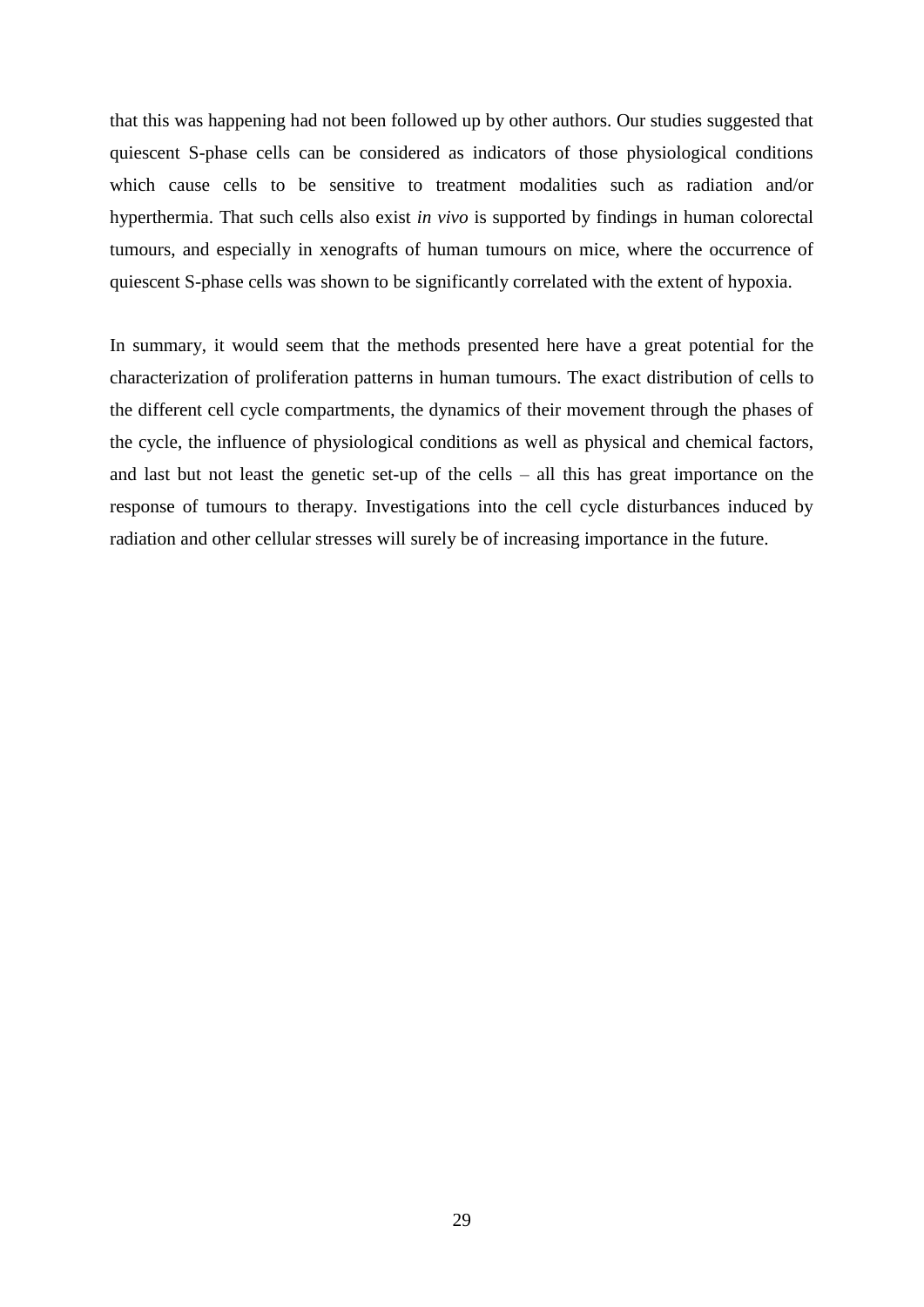Resumé (český)

Předkládané studie se zabývají poruchami proliferace nádorových buněk vyvolanými vnějšími faktory, a to zejména zářením, ale též hypertermií (buď samostatně, nebo v kombinaci se zářením), chemickými inhibitory růstu a nebo fyziologickými změnami, které se u nádorů často vyskytují, jako je nízké pH, hypoxie a nedostatek séra. Tyto proliferační poruchy mají významný vliv na reakci nádoru a na průběh léčby, a pokud neanalyzujeme příslušné mechanismy účinků a neporozumíme jim, nelze predikovat úspěšnost terapie a následně tuto úspěšnost dále zvyšovat. Vhodnou metodou u těchto druhů výzkumů je dvouparametrová průtoková cytometrie, která propojuje snímání obsahu DNA s detekcí buněčné funkce, syntézy DNA.

V první sérii studií byl analyzován průchod buněk *in vitro* buněčným cyklem po poškození DNA. Potvrdili a doplnili jsme dřívější závěry, že přechod z G<sup>1</sup> do S fáze buněčného cyklu je regulován proteinem p53. Bylo také prokázáno, že p53 má rozhodující vliv na přechod přes Sfázi, což nebylo dosud známo. Při sledování přechodu buněk z  $G_2$  a M fáze do další fáze  $G_1$ bylo zřejmé, že na rozdíl od rozšířených předpokladů je zde funkce proteinu p53 irelevantní.

V dalších studiích jsme pozorovali indukci buněk v klidové S fázi fyzikálními a chemickými faktory. Ukázalo se, že záření a/nebo hypertermie a též inhibitor růstu arginin deiminase způsobuje zvýšení frakce buněk s obsahem DNA typický pro S fázi, které se nicméně nepodílí na syntéze DNA. Tento jev byl pozorován dříve, ale ještě nebyl detailně charakterizován. Prokázali jsme, že se nevyskytuje u všech buněk, ale je závislý na funkci proteinu p53: klidové buňky v S-fázi se vytváří pouze u p53 mutantů, tedy v buňkách, které nejsou schopny aktivovat checkpoint v G<sub>1</sub> a mají proto méně času k opravě DNA před začátkem replikace.

Třetí blok studií se týkal buněk mimo cyklus za extrémních fyziologických podmínek, jako je nízké pH, hypoxie a nedostatek séra. Tyto parametry byly zvoleny z důvodu jejich podobnosti v mnoha solidních nádorech, zejména v jejich pokročilém stádiu, kdy nádor přerostl svou vaskulaturu. Všechny tři uvedené podmínky při několikadenním trvání způsobovaly přechod buněk do klidové S fáze. Dřívější náznaky, že k tomu dochází, nebyly sledovány jinými autory. Naše studie naznačují, že klidové buňky v S-fázi mohou být považovány za ukazatele takových fyziologických podmínek, které způsobují, že buňky jsou citlivé na způsoby léčby,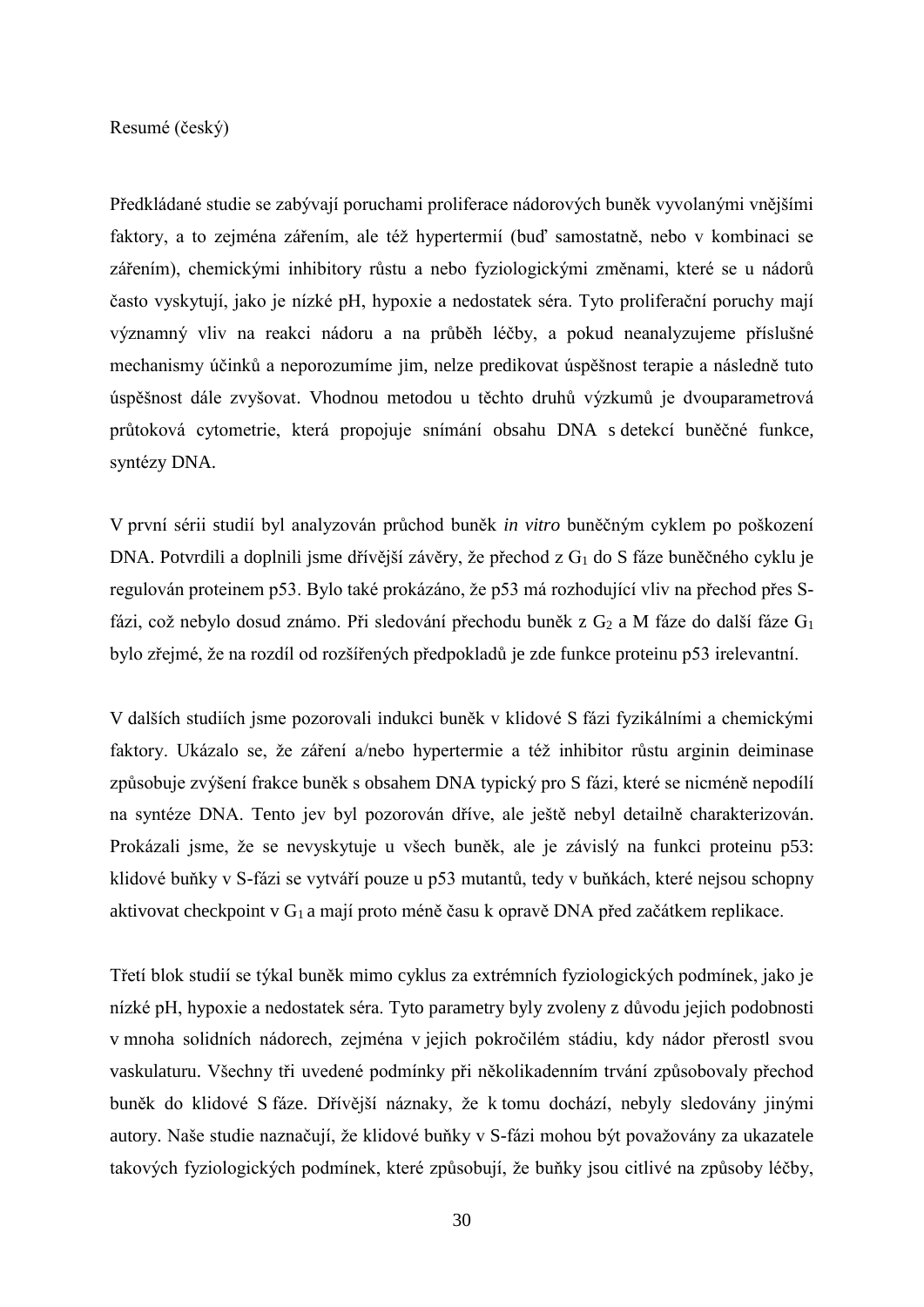jako je záření a/nebo hypertermie. Existenci těchto buněk *in vivo* podporují výsledky na lidských kolorektálních nádorech a zejména v xenograftech lidských nádorů na myších. Zde výskyt klidových buněk v S-fázi významně koreluje s rozsahem hypoxie.

Na závěr jsme dospěli k tomu, že zde uvedené metody mají velký potenciál pro charakterizaci proliferace buněk v lidských nádorech. Přesné rozdělení buněk do různých fází buněčného cyklu, dynamika jejich pohybu v průběhu jednotlivých fází cyklu, vliv fyziologických podmínek, jakož i fyzikálních a chemických faktorů, a v neposlední řadě i genetické nastavení buněk - to vše má velký význam na reakci nádorů na léčbu. Do budoucna bude mít stále větší význam analýza poruch buněčného cyklu vyvolaná zářením a dalšími buněčnými stresy.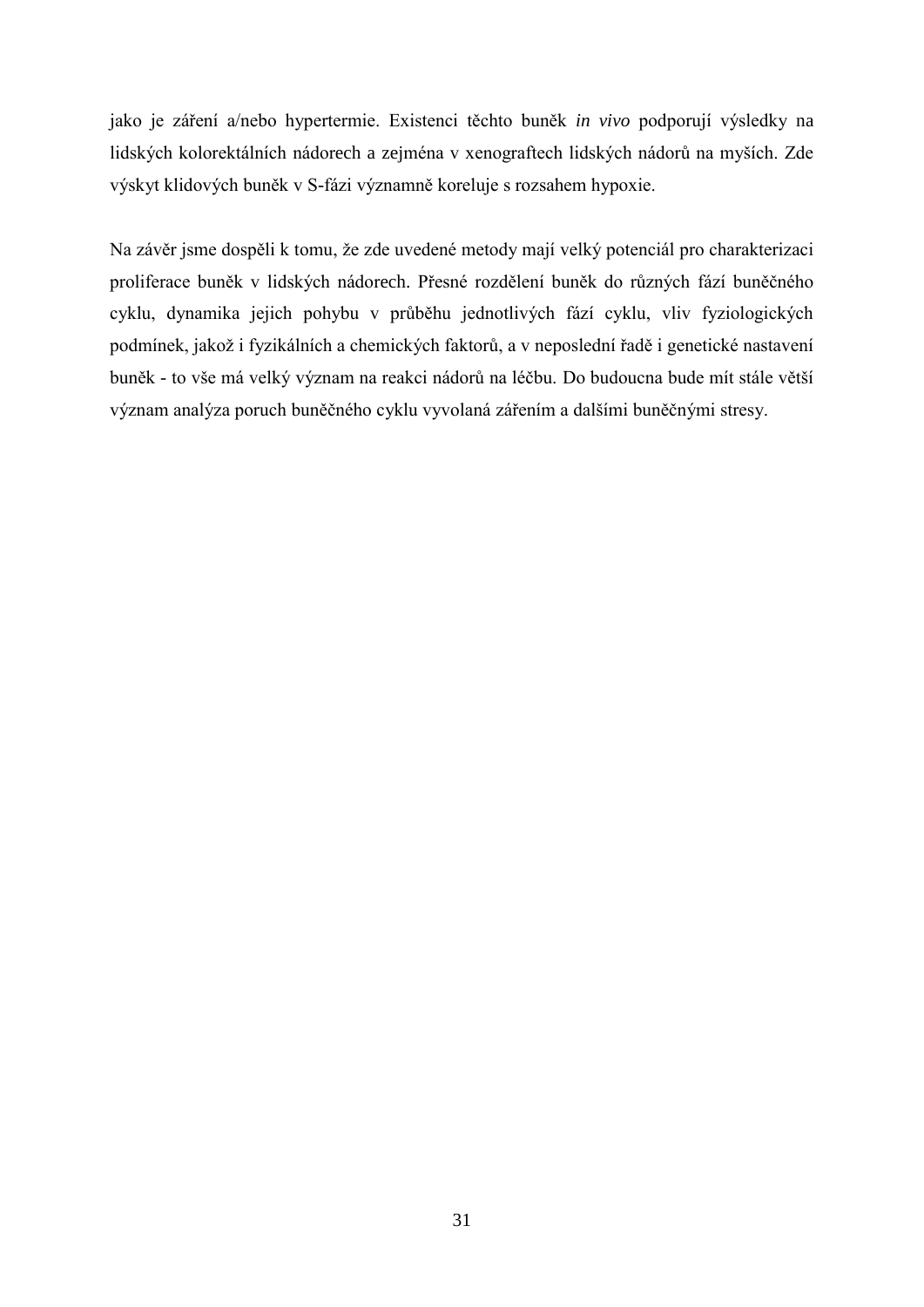#### Literature

Allison DC, Yuhas JM, Ridolpho PF, Anderson SL, Johnson TS (1983) Cytophotometric measurements of the cellular DNA content of [<sup>3</sup>H]thymidine labelled spheroids. Demonstration that some non-labelled cells have S and G<sub>2</sub> DNA content. Cell Tissue Kinet 16:237-246

Bartek J, Lukas J (2001) Pathways governing G1/S transition and their response to DNA damage. FEBS Lett 490:117-122

Begg AC, McNally NJ, Shrieve DC, Kärcher H (1985) A method to measure the duration of DNA synthesis and the potential doubling time from a single sample. Cytometry 6:620-626

Bristow RG, Benchimol S, Hill RP (1996) The p53 gene as a modifier of intrinsic radiosensitivity: implications for radiotherapy. Radiother Oncol 40:197-223

Choi SY, Collins CC, Gout PW, Wang Y (2013) Cancer-generated lactic acid: a regulatory, immunosuppressive metabolite? J Pathol 230:350-355

Cobrinik D, Francis RO, Abramson DH, Lee TC (2006) Rb induces a proliferative arrest and curtails Brn-2 expression in retinoblastoma cells. Mol Cancer 5:72-82

Danova M, Riccardi A, Giordano M, Girino M, Mazzini G, Dezza L, Ascari E (1988) Cell cycle-related proteins: a flow cytofluorometric study in human tumors. Biol Cell 64:23-28.

Darzynkiewicz Z, Traganos F, Andreeff M, Sharpless T, Melamed MR (1979) Different sensitivity of chromatin to acid denaturation in quiescent and cycling cells as revealed by flow cytometry. J Histochem Cytochem 27:478-485

Darzynkiewicz Z, Traganos F, Wlodkowic D (2009) Impaired DNA damage response--an Achilles' heel sensitizing cancer to chemotherapy and radiotherapy. Eur J Pharmacol 625:143- 150

DiBiase SJ, Guan J, Curran WJ Jr, Iliakis G (1999) Repair of DNA double-strand breaks and radiosensitivity to killing in an isogenic group of p53 mutant cell lines. Int J Radiat Oncol Biol Phys 45:743-751

Dittrich W, Göhde W (1969) Impulsfluorimetrie bei Einzelzellen in Suspensionen. Z Naturforsch B 24:360-361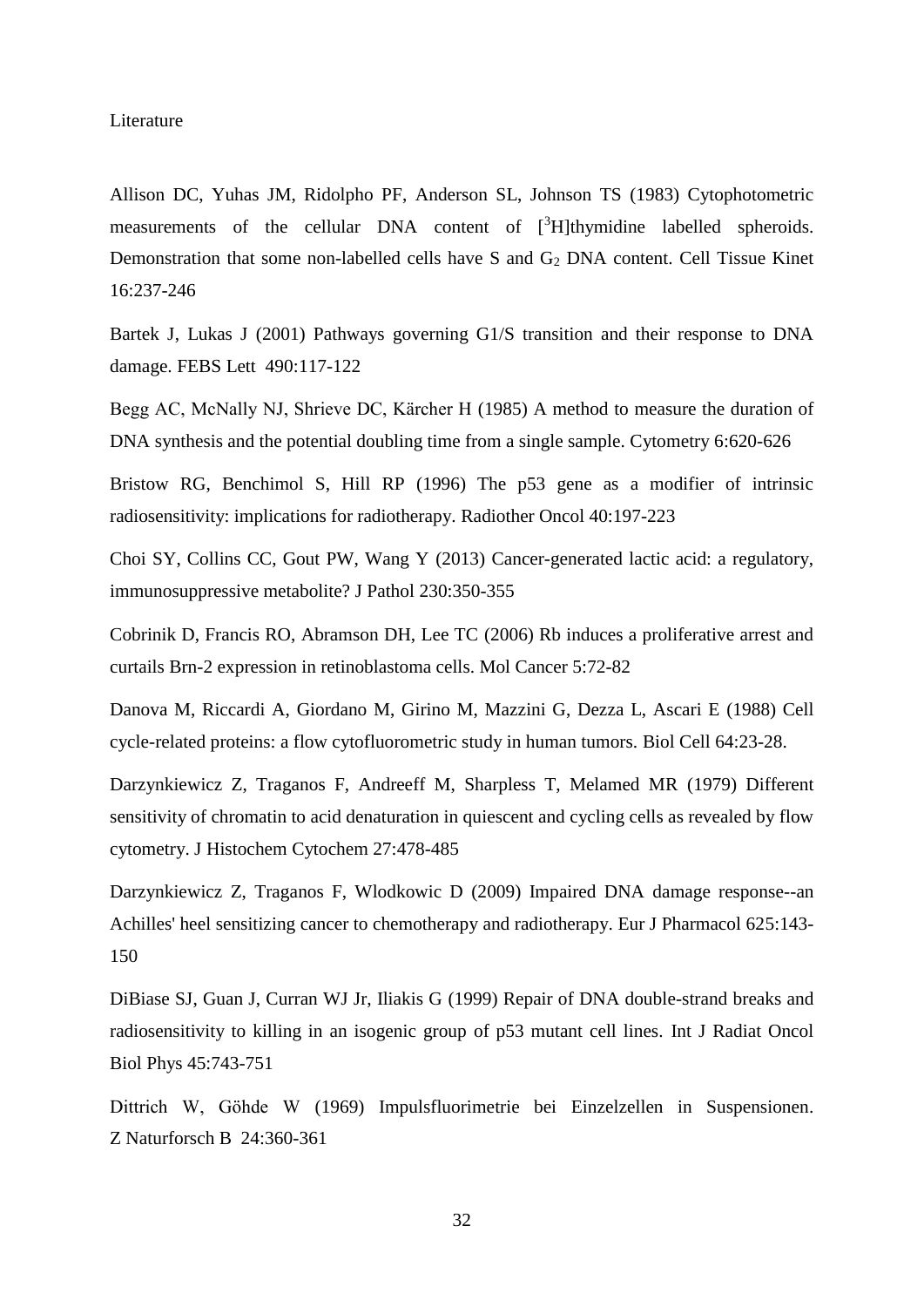Dolbeare F, Gratzner H, Pallavicini MG, Gray JW (1983) Flow cytometric measurement of total DNA content and incorporated bromodeoxyuridine. Proc Natl Acad Sci USA 80:5573- 5577

Drewinko B, Li Ying Yang, Barlogie B, Trujillo JM (1984) Cultured human tumour cells may be arrested in all stages of the cell cycle during stationary phase: demonstration of quiescent cells in G1, S, and G<sup>2</sup> phase. Cell Tissue Kinet 17:453-463

Efeyan A, Serrano M (2007) p53: guardian of the genome and policeman of the oncogenes. Cell Cycle 6: 1006-1010

El-Deiry WS (2003) The role of p53 in chemosensitivity and radiosensitivity. Oncogene 22:7486-7495

Farahani, R (2003) Prognostische Bedeutung von Ploidie, Zellproliferation und Zellverlust in Hirntumoren, Medizinische Dissertation, Universität Essen

Fertil B, Malaise EP (1985) Intrinsic radiosensitivity of human cell lines is correlated with radiosensitivity of human tumors: Analysis of 101 published survival curves. Int J Radiat Oncol Biol Phys 11:1699-1707

Graeber TG, Peterson JF, Tsai M, Monica K, Fornace AJ Jr, Giaccia AJ (1994) Hypoxia induces accumulation of p53 protein, but activation of a G1-phase checkpoint by low-oxygen conditions is independent of p53 status. Mol Cell Biol 14:6264-6277

Higashikubo R, White RA, Roti Roti JL (1993) Flow cytometric BrdUrd-pulse-chase study of heat-induced cell-cycle progression delays. Cell Prolif 26:337-348

Honma M (2005) Generation of loss of heterozygosity and its dependency on p53 status in human lymphoblastoid cells. Environ Mol Mutagen 45:162-176

Hopkins-Donaldson S, Yan P, Bourloud KB, Muhlethaler A, Bodmer JL, Gross N (2002) Doxorubicin-induced death in neuroblastoma does not involve death receptors in S-type cells and is caspase-independent in N-type cells. Oncogene 21:6132-6137

Kastan MB, Onyekwere O, Sidransky D, Vogelstein B, Craig RW (1991) Participation of p53 protein in the cellular response to DNA damage. Cancer Res 51:6304-6311

Köhler G, Milstein C (1975) Continuous cultures of fused cells secreting antibody of predefined specificity. Nature 256:495-497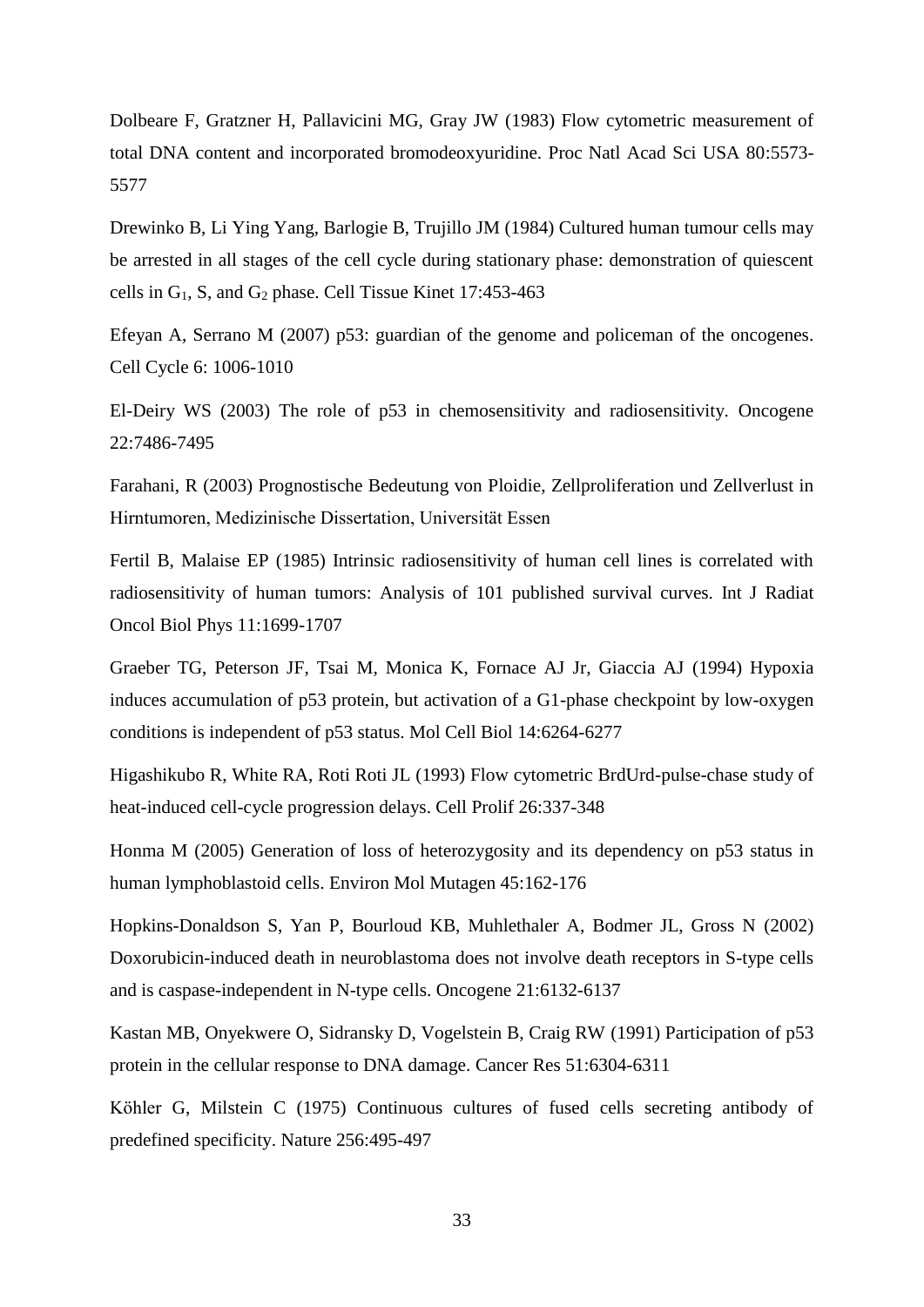Kuerbitz SJ, Plunkett BS, Walsh WV, Kastan MB (1992) Wild-type p53 is a cell cycle checkpoint determinant following irradiation. Proc Natl Acad Sci USA 89:7491-7495

Langeland Marthinsen AB, Dybdahl Wanderås A, Lundgren S, Strickert T, Hundal E, Graff BA (2002) Effects of growth factors on growth and radiation sensitivity of the human breast cancer cell line T-47D. Oncol Rep 9:397-403

Liang L, Shao C, Deng L, Mendonca MS, Stambrook PJ, Tischfield JA (2002) Radiationinduced genetic instability in vivo depends on p53 status. Mutat Res 502:69-80

Livingstone LR1, White A, Sprouse J, Livanos E, Jacks T, Tlsty TD (1992) Altered cell cycle arrest and gene amplification potential accompany loss of wild-type p53. Cell 70:923-935

McNally NJ, Wilson GD (1986) Cell kinetics of normal and perturbed populations measured by incorporation of bromodeoxyuridine and flow cytometry. Br J Radiol 59:1015-1022

Mirzayans R, Aubin RA, Bosnich W, Blattner WA, Paterson MC (1995) Abnormal pattern of post-γ-ray DNA replication in radioresistant fibroblast strains from affected members of a cancer-prone family with Li-Fraumeni syndrome. Br J Cancer 71: 1221-1230

Nagasawa H, Robertson JB, Arundel CS, Little JB (1984) The effects of X irradiation on the progression of mouse cells released from density-inhibited cultures. Radiat Res 97:537-545

Paulson TG1, Almasan A, Brody LL, Wahl GM (1998) Gene amplification in a p53-deficient cell line requires cell cycle progression under conditions that generate DNA breakage. Mol Cell Biol 18:3089-3100

Prise KM, Newman HC, Folkard M, Michael BD (1998) A study of DNA fragmentation patterns in cells irradiated with charged particles: evidence for non-random distributions. Phys Med 14 Suppl 1:20-23

Rai R, Peng G, Li K, Lin SY (2007) DNA damage response: the players, the network and the role in tumor suppression. Cancer Genom Proteom 4:99-106

Riccardi A, Danova M, Ascari E (1988) Bromodeoxyuridine for cell kinetic investigations in humans. Haematologica 73:423-430

Rice G, Laszlo A, Li G, Gray J, Dewey W (1986) Heat shock proteins within the mammalian cell cycle: relationship to thermal sensitivity, thermal tolerance, and cell cycle progression. J Cell Physiol 126:291-297

Sager R (1990) Genetic strategies of tumor suppression. Am Rev Respir Dis 142:S40-43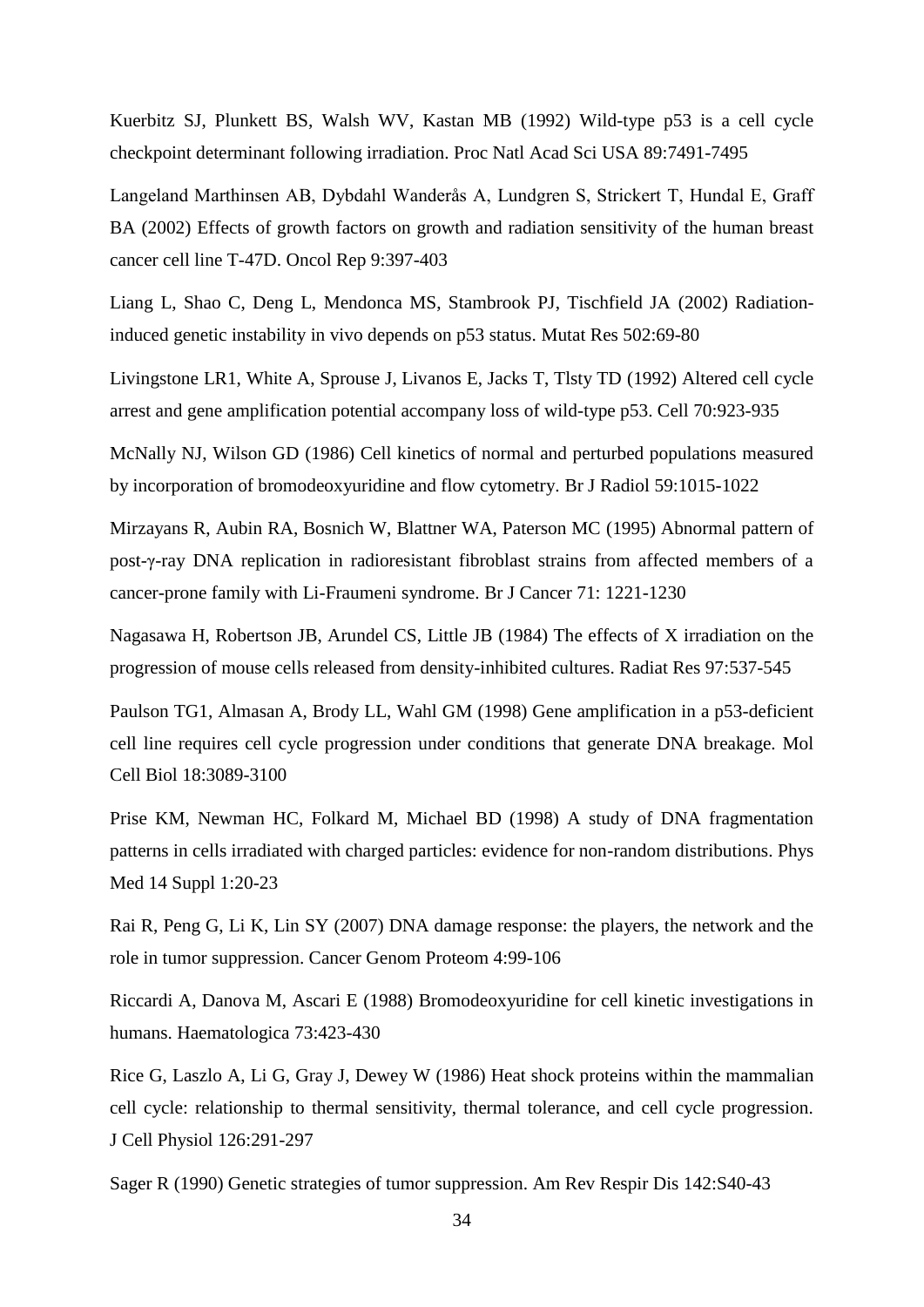Sasaki K, Kurose A, Ishida Y (1993) Flow cytometric analysis of the expression of PCNA during the cell cycle in HeLa cells and effects of the inhibition of DNA synthesis on it. Cytometry 14:876-882

Scholzen T, Gerdes J (2000) The Ki-67 protein: from the known and the unknown. J Cell Physiol 182:311-322

Scovassi AI, Prosperi E (2006) Analysis of proliferating cell nuclear antigen (PCNA) associated with DNA. Methods Mol Biol 314:457-475

Shrieve DC, Begg AC (1985) Cell cycle kinetics of aerated, hypoxic and re-aerated cells in vitro using flow cytometric determination of cellular DNA and incorporated bromodeoxyuridine. Cell Tissue Kinet 18:641-651

Solberg Landsverk K, Patzke S, Rein ID, Stokke C, Lyng H, De Angelis PM, Stokke T (2011) Three independent mechanisms for arrest in  $G_2$  after ionizing radiation. Cell Cycle 10: 819-829

Stommel JM, Wahl GM (1994) A new twist in the feedback loop: stress-activated MDM2 destabilization is required for p53 activation. Cell Cycle 4:411-417

Streffer C (1994) Glucose energy-metabolism and cell proliferation in tumors. Adv Exp Med Biol 345:327-333

Streffer C, van Beuningen D, Molls M, Zamboglou N (1980) How relevant is the labeling index for cell proliferation? Br. J. Cancer 41:205

Taylor IW, Hodson PJ (1984) Cell cycle regulation by environmental pH. J Cell Physiol 12:517-525

Tichý A, Záskodová D, Pejchal J, Rezácová M, Osterreicher J, Vávrová J, Cerman J (2008) Gamma irradiation of human leukaemic cells HL-60 and MOLT-4 induces decrease in Mcl-1 and Bid, release of cytochrome c, and activation of caspase-8 and caspase-9. Int J Radiat Biol 84:523-530

Vaupel P (1992) Physiological properties of malignant tumours. NMR Biomed 5:220-225

Vaupel P, Kallinowski F, Okunieff P (1989) Blood flow, oxygen and nutrient supply, and metabolic microenvironment of human tumors: a review. Cancer Res 49:6449-6465

White RA, Meistrich ML (1986) A comment on "A method to measure the duration of DNA synthesis and the potential doubling time from a single sample". Cytometry 7:486-490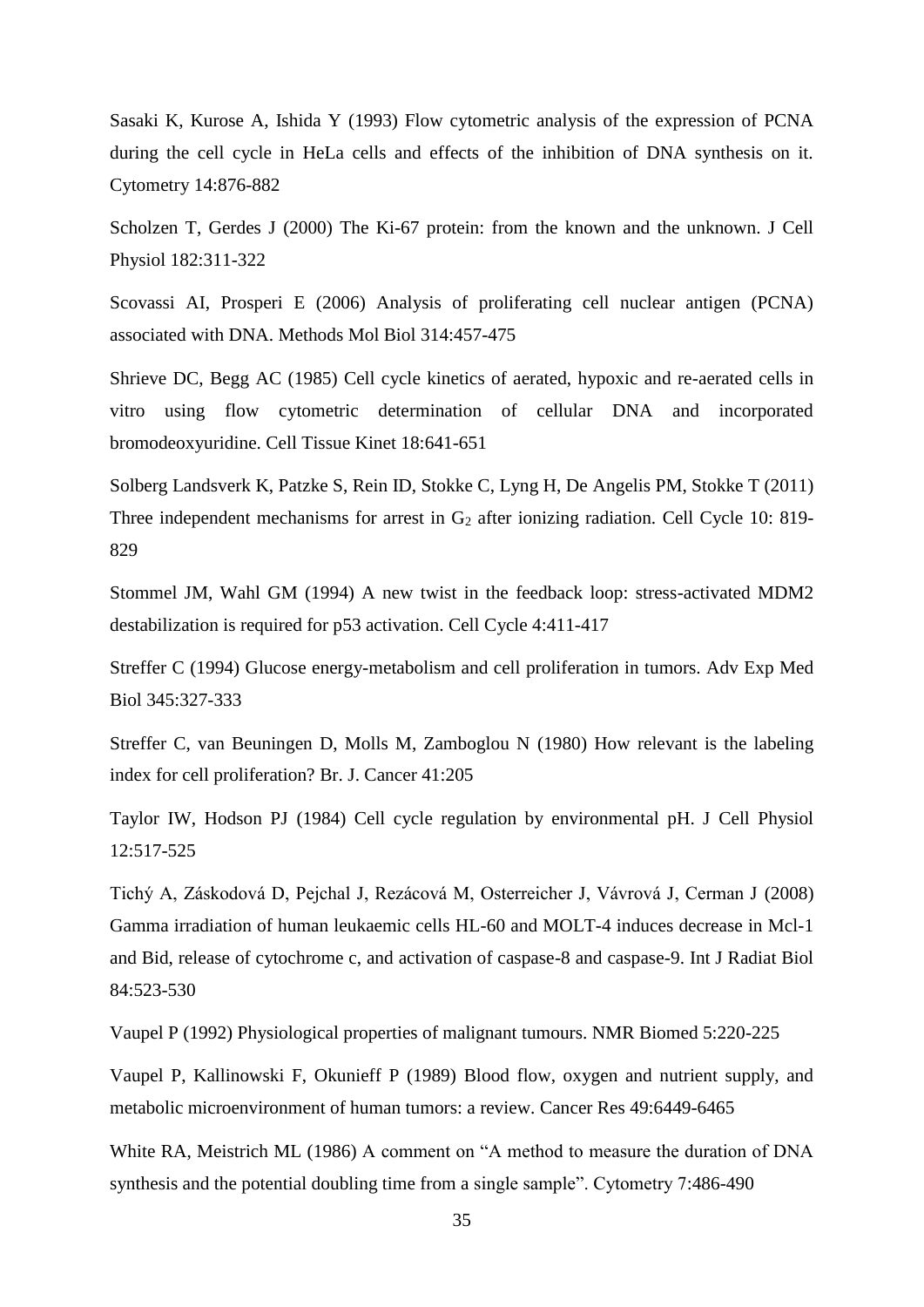White RA, Terry NAH, Meistrich ML, Calkins DP (1990) Improved method for computing potential doubling time from flow cytometric data. Cytometry 11:314-317

Williams JR, Zhang Y, Zhou H, Russell J, Gridley DS, Koch CJ, Little JB (2008a) Genotypedependent radiosensitivity: clonogenic survival, apoptosis and cell-cycle redistribution. Int J Radiat Biol 84:151-164

Williams JR, Zhang Y, Zhou H, Gridley DS, Koch CJ, Russell J, Slater JS, Little JB (2008b) A quantitative overview of radiosensitivity of human tumor cells across histological type and TP53 status. Int J Radiat Biol 84:253-264

Wilson GD, McNally NJ, Dunphy E, Kärcher H, Pfragner R (1985) The labeling index of human and mouse tumours assessed by bromodeoxyuridine staining in vitro and in vivo and flow cytometry. Cytometry 6:641-647

Wissink EH, Verbrugge I, Vink SR, Schader MB, Schaefer U, Walczak H, Borst J, Verheij M (2006) TRAIL enhances efficacy of radiotherapy in a p53 mutant, Bcl-2 overexpressing lymphoid malignancy. Radiother Oncol 80:214-222

Yaromina A, Eckardt A, Zips D, Eicheler W, Schuetze C, Thames H, Baumann M (2009) Core needle biopsies for determination of the microenvironment in individual tumours for longitudinal radiobiological studies. Radiother Oncol 92:460-465

Yin Y, Tainsky MA, Bischoff FZ, Strong LC, Wahl GM (1992) Wild-type p53 restores cell cycle control and inhibits gene amplification in cells with mutant p53 alleles. Cell 70:937-948

Zhang Q, Liu Y, Zhou J, Chen W, Zhang Y, Liber HL (2007) Wild-type p53 reduces radiation hypermutability in p53-mutated human lymphoblast cells. Mutagenesis 22:329-334

Zhou J, Prives C (2003) Replication of damaged DNA in vitro is blocked by p53. Nucl Acid Res 31: 3881-3892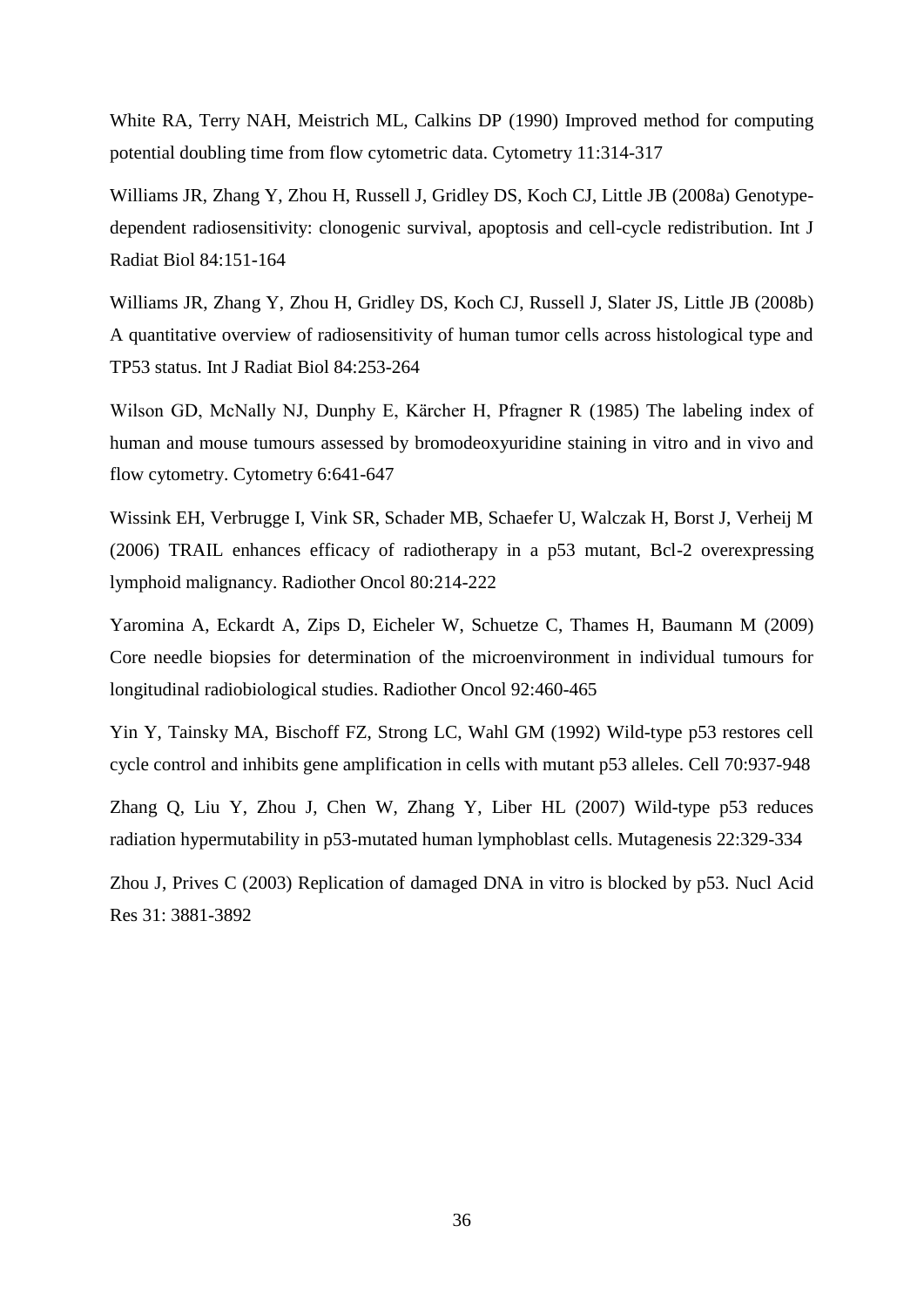*Publications which form the basis of this dissertation*

*F. Zölzer, S. Hillebrandt, and C. Streffer, Radiation induced G1-block and p53 status in six human cell lines. Radiother. Oncol. 37 (1995) 20-28*

*F. Werner, F. Zölzer, and C. Streffer, p53 levels, cell cycle kinetics and radiosensitivity in two SV40 transformed Wi38VA13 fibroblast strains. Strahlenther. Onkol. 177 (2001) 662-669*

*F. Zölzer and C. Streffer, Relative Biological Effectiveness of 6 MeV neutrons with respect to cell inactivation and G<sup>1</sup> block. Radiat. Res. 169 (2008) 207-213*

*F. Zölzer, P. Uma Devi, and C. Streffer, Determination of potential doubling times in human melanoma cell cultures subjected to irradiation and/or hyperthermia by flow cytometry. Radiat. Res. 138 (1994) 451-459*

*F. Zölzer, T. Mußfeldt, C. Streffer, Differential S-phase progression after irradiation of p53 functional versus non-functional tumour cells. Radiol. Oncol. 48 (2014) 354-360*

*F. Zölzer and C. Streffer, G2-phase delays after irradiation and/or heat treatment as assessed by two-parameter flow cytometry. Radiat. Res. 155 (2001) 50-56*

*F. Zölzer, G. Jagetia, and C. Streffer, G2-block after irradiation of cells with different p53 status. Strahlenther. Onkol. 190 (2014) 1075-1079*

*F. Zölzer, C. Streffer, and T. Pelzer, Induction of quiescent S-phase cells by irradiation and/ or hyperthermia. I. Time and dose dependence. Int. J. Radiat. Biol. 63 (1993) 69-76*

*F. Zölzer, C. Streffer, and T. Pelzer, Induction of quiescent S-phase cells by irradiation and/ or hyperthermia. II. Correlation with colony forming ability. Int. J. Radiat. Biol. 63 (1993) 77-82*

*F. Zölzer and C. Streffer, Quiescence in S-phase and G<sup>1</sup> arrest induced by irradiation and/or hyper-thermia in six human tumour cell lines of different p53 status. Int. J. Radiat. Biol. 76 (2000) 717-725*

*H. Gong, F. Zölzer, G. von Recklinghausen, J. Rössler, S. Breit, W. Havers, T. Fotsis, and L. Schweigerer, Arginine deiminase inhibits cell proliferation by arresting cell cycle and inducing apoptosis. Biochem. Biophys. Res. Comm. 262 (1999) 10-14*